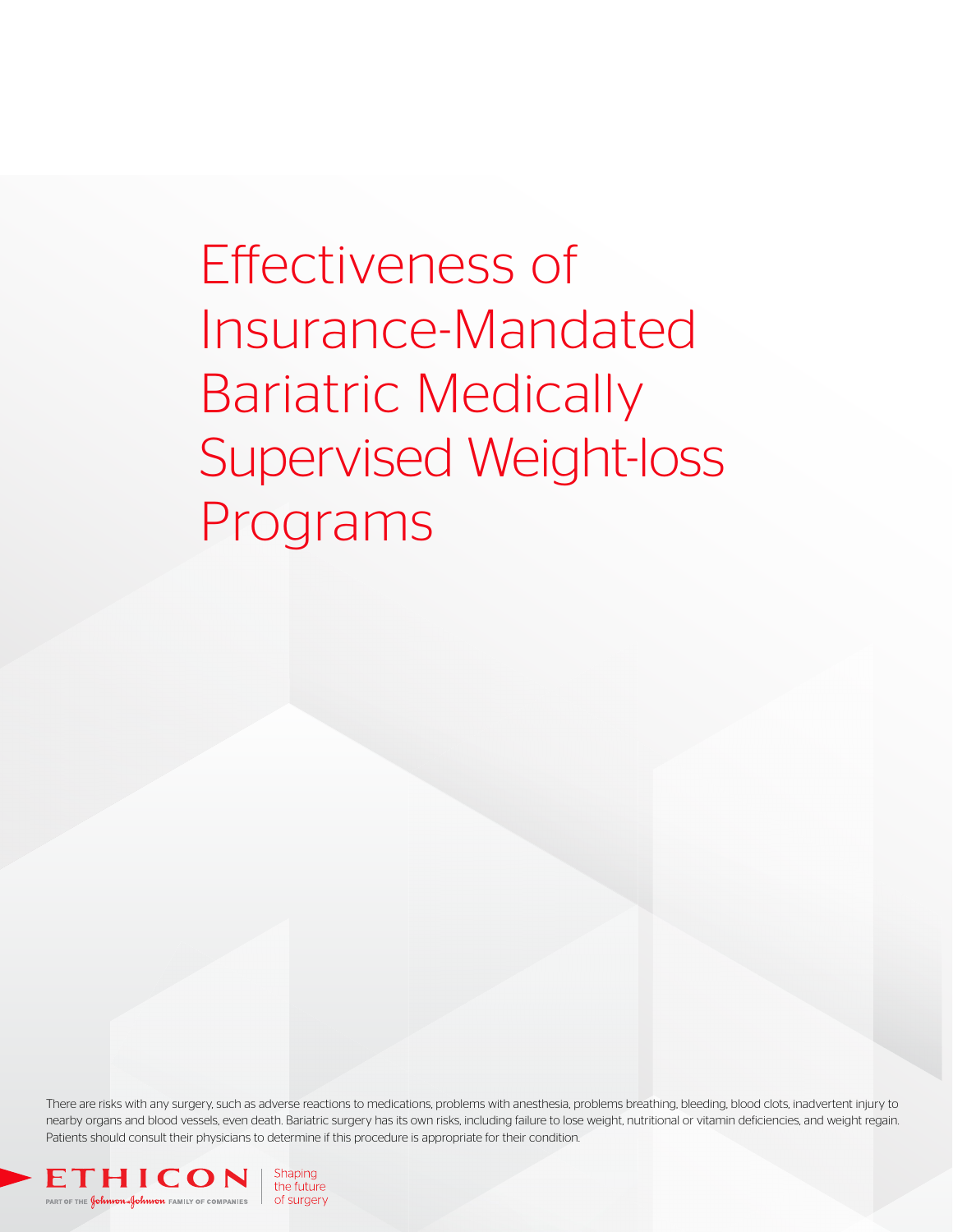# Background and opportunity

Bariatric surgery has proved to be the most effective treatment resulting in significant and durable weight loss. Many US insurers require bariatric surgery candidates complete medically supervised diets consisting of consecutive weight management programming or visits, with some providers requiring mandated presurgical weight loss before surgery approval.

There is no preponderance of evidence that participation in medically supervised weight loss (MSWL) programs reduce perioperative surgical complications and provide superior postoperative outcomes. The more recent multi-society-endorsed professional guideline (AACE/TOS/ASMBS/ OMA/ASA 2019 Guidelines: Preoperative care) as well as the 2020 Obesity Action Coalition (OAC) position statement, do not support use of mandated weight-loss programs before bariatric surgery; rather, they strongly recommend and advocate for greater access through insurance plan coverage with no prerequisites. Enforcing strict insurance-mandated weight management programs (WMPs) can contribute to patient attrition and curb patient access (Flanagan 2016, ASMBS Position statement 2016).

Three salient review publications provide a well-documented summary of evidence. A meta-analysis by Roman et al (2019) of 16 studies with 6,060 participants found that preoperative weight loss interventions have no effect on perioperative bleeding, myocardial infarction, pulmonary embolism, infection rate, preoperative correction of comorbidities, reoperation rate, or overall complications. Similarly, an earlier systematic review by Ochner et al. (2012) includes 20 studies, which also concluded that insurance-mandated preoperative requirements are ineffective in fostering postoperative weight loss. Studies outlined in a review by the 2015 health technology assessment ICER organization also echo that pre-operative requirements do not lead to adherence to postoperative weight loss management lifestyle changes (2015).

There is a growing trend among leading payers of revisiting the pre-operative evaluation in bariatric surgery policies that are more aligned with patient-centered, physician-directed care by reducing specific presurgical weight loss requirements (United Healthcare, Cigna, BCBS North Carolina changed policies in 2019 removed the language around MSWL requirements).

The summary of evidence coupled with the pre-operative care multi-society guideline 2019 and the recent OAC patient advocacy society position, as well as payer direction increasingly lowering insurance-mandated presurgical weight loss requirements, demonstrate lack of effectiveness of mandatory preoperative weight loss programs in improving long-term outcomes with bariatric surgery.

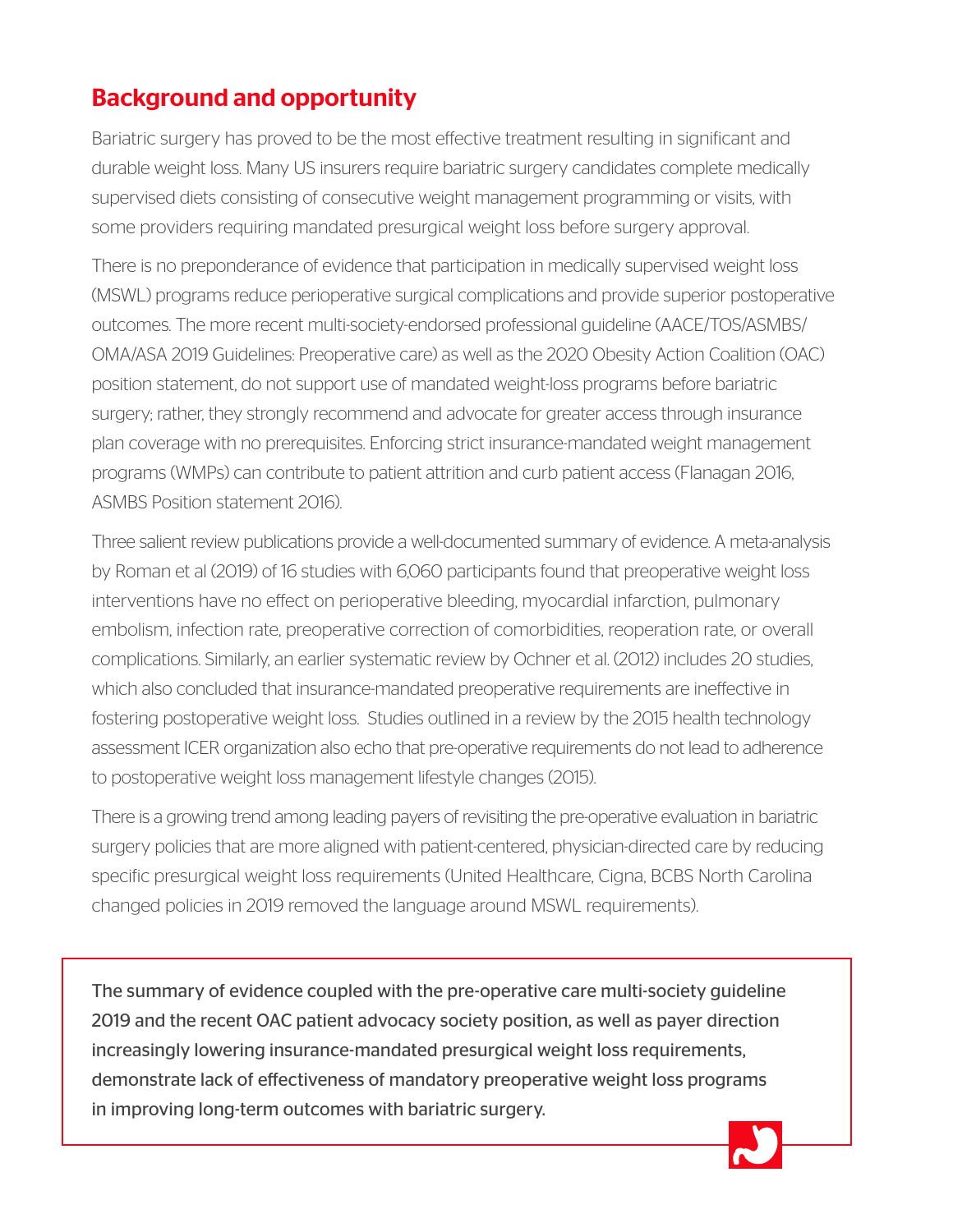### Guidelines status

Clinical guidelines and position statements published by specialty societies recommend pre-procedure evaluations in order to best prepare surgical candidates for the procedure; however, these programs are intended to include weight loss components on a patient-by-patient basis only.

|                        | <b>AACE/TOS/</b><br><b>ASMBS/OMA/ASA</b><br><b>2019 Guidelines:</b><br>Preoperative care                                                                                                                                                                                         | <b>ASMBS (2016):</b><br>Presurgical<br>psychosocial<br>evaluation                                                                                                                                                                                                                                                                | <b>ASMBS (2016):</b><br>Insurance-mandated<br>preoperative weight<br>loss position statement                                                                                                                                                                                      | <b>OAC</b><br><b>Position Statement</b><br>(2020)                                                                                                                                                                                                                              |
|------------------------|----------------------------------------------------------------------------------------------------------------------------------------------------------------------------------------------------------------------------------------------------------------------------------|----------------------------------------------------------------------------------------------------------------------------------------------------------------------------------------------------------------------------------------------------------------------------------------------------------------------------------|-----------------------------------------------------------------------------------------------------------------------------------------------------------------------------------------------------------------------------------------------------------------------------------|--------------------------------------------------------------------------------------------------------------------------------------------------------------------------------------------------------------------------------------------------------------------------------|
| <b>Landscape</b>       | Evidence and expert<br>opinions support the<br>completion of a<br>pre-procedure evaluation<br>for obesity-related<br>complications and<br>causes of obesity that<br>include medical history,<br>psychosocial history,<br>physical examination,<br>and appropriate<br>lab testing | Evidence supports that<br>psychological factors<br>have significant<br>potential to affect long<br>term post-surgical<br>outcomes, including<br>emotional adjustment,<br>adherence to the<br>recommended<br>postoperative lifestyle<br>regimen, weight<br>loss outcomes.<br>and co-morbidity<br>improvement<br>and/or resolution | There were no Level I<br>studies or evidence-<br>based reports that<br>documented any benefit<br>or need for a 3-18 month<br>insurance-mandated<br>preoperative dietary<br>weight loss program<br>before bariatric surgery                                                        | Obesity is a complex,<br>multifactorial, and chronic<br>disease that requires a<br>comprehensive medical<br>approach to care. It is<br>the second leading<br>preventable cause of<br>death in the U.S., and is<br>associated with a large<br>number of co-morbid<br>conditions |
| <b>Recommendations</b> | Guidelines strongly<br>recommend<br>preoperative evaluations<br>and only note that<br>preoperative weight loss<br>may be recommended<br>in selective situations<br>(i.e. reduce liver volume)<br>to improve technical<br>aspects of surgery)                                     | The involvement of<br>a behavioral health<br>clinician before<br>and after weight loss<br>surgery can improve<br>adherence to<br>postoperative diet<br>and lifestyle regimens,<br>which can lead to<br>better postoperative<br>outcomes                                                                                          | Weight loss programs are<br>scientifically unfounded<br>and patients seeking<br>surgical treatment for<br>obesity should be<br>evaluated based on initial<br>BMI and co-morbid<br>conditions. The provider<br>is best able to determine<br>what constitutes failed<br>weight loss | Health insurance should<br>cover care for obesity as<br>a standard benefit as well<br>as necessary long-term<br>follow-up care for obesity<br>treatment. Access to care<br>should not require undue<br>tests or prerequisites on<br>the part of the patient                    |

Physicians are best equipped to determine the appropriate components of a pre-surgical program for their own patients, taking into account technical aspects, patient behavioral and mental health needs, as well as medical history.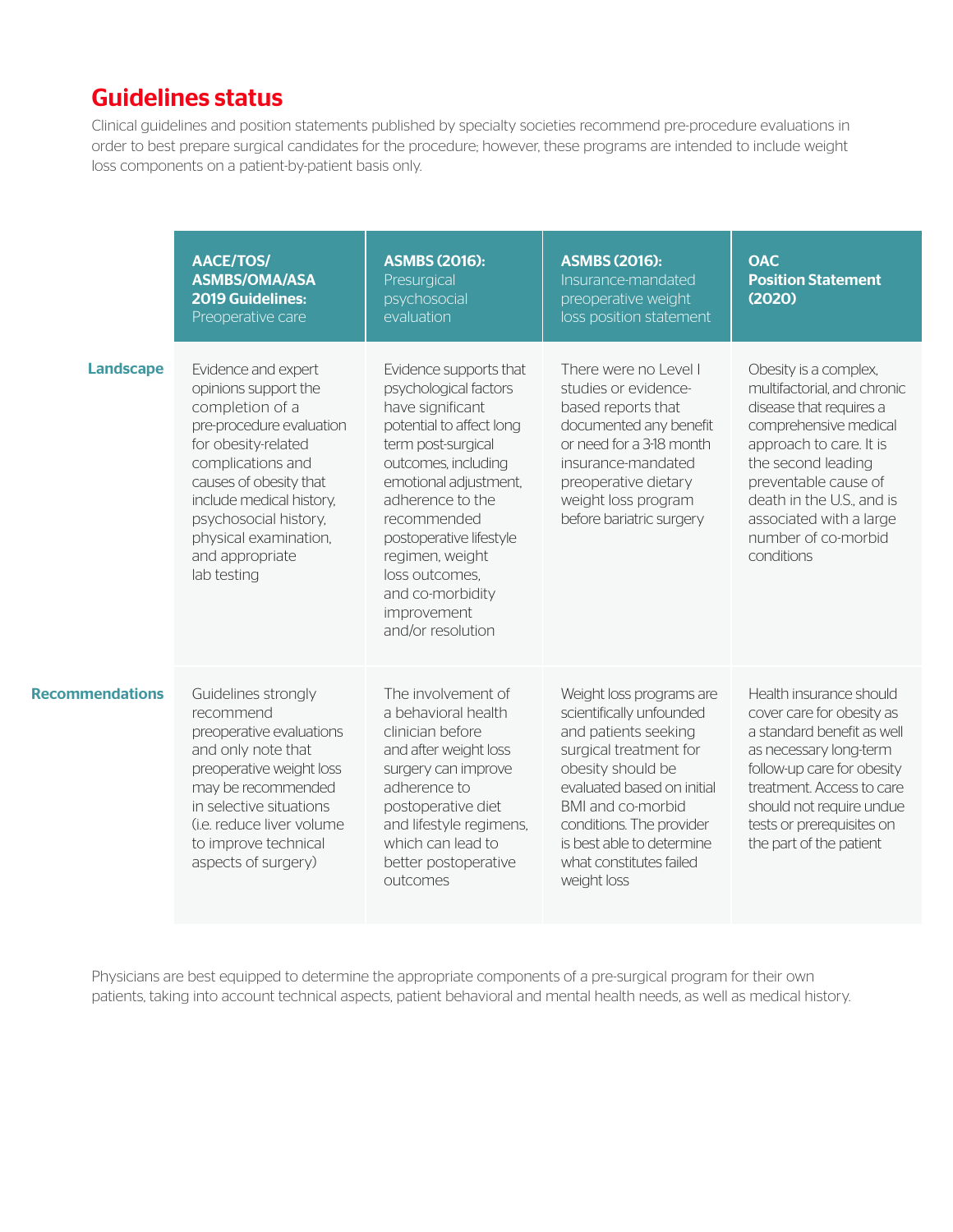## Payer activity

There is a growing trend from leading payers in revisiting the pre-operative evaluation in bariatric surgery policies more aligned with patient-centered, physician-directed care by reducing specific weight loss requirements.\*

|                                                                                      | <b>National Impact</b>                                                                                                                                                                                                                                                                                                                         |                                                                                                                                                                                                                                                                                                           |                                                                                                                                                                                                                                                                                                        | <b>Regional Impact</b>                                                                                                                                                                                                                                       |
|--------------------------------------------------------------------------------------|------------------------------------------------------------------------------------------------------------------------------------------------------------------------------------------------------------------------------------------------------------------------------------------------------------------------------------------------|-----------------------------------------------------------------------------------------------------------------------------------------------------------------------------------------------------------------------------------------------------------------------------------------------------------|--------------------------------------------------------------------------------------------------------------------------------------------------------------------------------------------------------------------------------------------------------------------------------------------------------|--------------------------------------------------------------------------------------------------------------------------------------------------------------------------------------------------------------------------------------------------------------|
|                                                                                      | <b>United Healthcare<sup>1</sup></b>                                                                                                                                                                                                                                                                                                           | Cigna <sup>2</sup>                                                                                                                                                                                                                                                                                        | <b>BCBS NC3</b>                                                                                                                                                                                                                                                                                        | HCSC <sup>4,5</sup>                                                                                                                                                                                                                                          |
| <b>Language Around</b><br><b>Patient Eligibility for</b><br><b>Bariatric Surgery</b> | Adults must complete both<br>preoperative evaluation that<br>includes a detailed weight<br>history along with dietary<br>and physical activity<br>patterns as well as a<br>psychological- behavioral<br>evaluation in order to<br>identify risk factors or<br>potential postoperative<br>challenges that may<br>contribute to poor<br>outcomes | Patients must receive a<br>statement from a licensed<br>provider noting that<br>the individual has failed<br>previous attempts to<br>achieve weight loss by<br>medical management<br>as well as the<br>completion<br>of a thorough<br>multidisciplinary<br>evaluation within 6<br>months prior to surgery | Patients must receive a<br>statement from a licensed<br>provider noting that<br>the individual has failed<br>previous attempts to<br>achieve weight loss by<br>medical management<br>as well as the completion<br>of a thorough<br>multidisciplinary evaluation<br>within 6 months prior to<br>surgery | Compliance with dietary<br>and weight loss regimens<br>as well as a psychological<br>evaluation of patients' ability<br>to understand and comply<br>with pre and postoperative<br>recommendations within<br>12 months preceding<br>the request for surgery   |
| <b>Recent Payer</b><br><b>Activity</b>                                               | Effective 11/2019: Removed<br>language around the<br>involvement in a structured<br>diet/ weight loss program<br>for at least 6 months prior<br>to surgery                                                                                                                                                                                     | Effective 7/1/2018:<br>removed language<br>around a requirement<br>for active participation<br>in a physician supervised<br>weight-management<br>program for at least<br>3 consecutive months<br>within 12 months prior<br>to surgery                                                                     | Effective 11/2019: Removed<br>language around a<br>requirement for one year<br>of conservative medical<br>management prior to<br>bariatric surgery                                                                                                                                                     | Effective 2/2012: Removed<br>language around the<br>requirement for a<br>presurgical program for at<br>least 6 months, occurring<br>within 24 months prior to<br>surgery                                                                                     |
| <b>Takeaway</b>                                                                      | United Healthcare's policy<br>requires preoperative<br>evaluations but does not<br>mention any requirements<br>for preoperative weight loss                                                                                                                                                                                                    | Cigna's policy requires<br>a statement from a<br>provider noting an<br>individual's failed attempts<br>at weight loss but<br>does not specify the<br>requirement to be<br>enrolled in a mandated<br>weight loss program                                                                                   | BCBS of NC's policy requires<br>preoperative evaluations<br>and education noting that<br>the nutritional evaluation<br>must be completed within<br>12 months prior to surgery<br>but there is no mention<br>of a requirement for<br>preoperative weight loss                                           | <b>HCSC's policy notes</b><br>a requirement for an<br>individual to comply<br>with preoperative and<br>postoperative treatment<br>plans but does not specify<br>any preoperative<br>requirements, leaving<br>to the discretion of the<br>treating physicians |
| <b>Lives Impacted</b>                                                                | >27.5 Million                                                                                                                                                                                                                                                                                                                                  | >12.5 Million                                                                                                                                                                                                                                                                                             | >2 Million                                                                                                                                                                                                                                                                                             | >15.5 Million                                                                                                                                                                                                                                                |

\*Policies remain unchanged from 2020-2021.

1. Policy Link: https://www.uhcprovider.com/content/dam/provider/docs/public/policies/comm-medical-drug/bariatric-surgery.pdf 2. Policy Link: https://static.cigna.com/assets/chcp/pdf/coveragePolicies/ medical/mm\_0051\_coveragepositioncriteria\_bariatric\_surgery.pdf 3. Policy Link: https://www.bluecrossnc.com/sites/default/files/document/atachment/services/public/pdfs/medicalpolicy/bariatric\_surgery.pdf 4. Policy Link: http://www.medicalpolicy.hcsc.net/medicalpolicy/activePolicyPage?lid=jnvyd60w&corpEntCd=TX1 5. HCSC includes: BCBS of TX, BCBS of IL, BCBS of OK, BCBS of MT, BCBS of MT, BCBS of MT, BCBS of MT, BCBS of MT,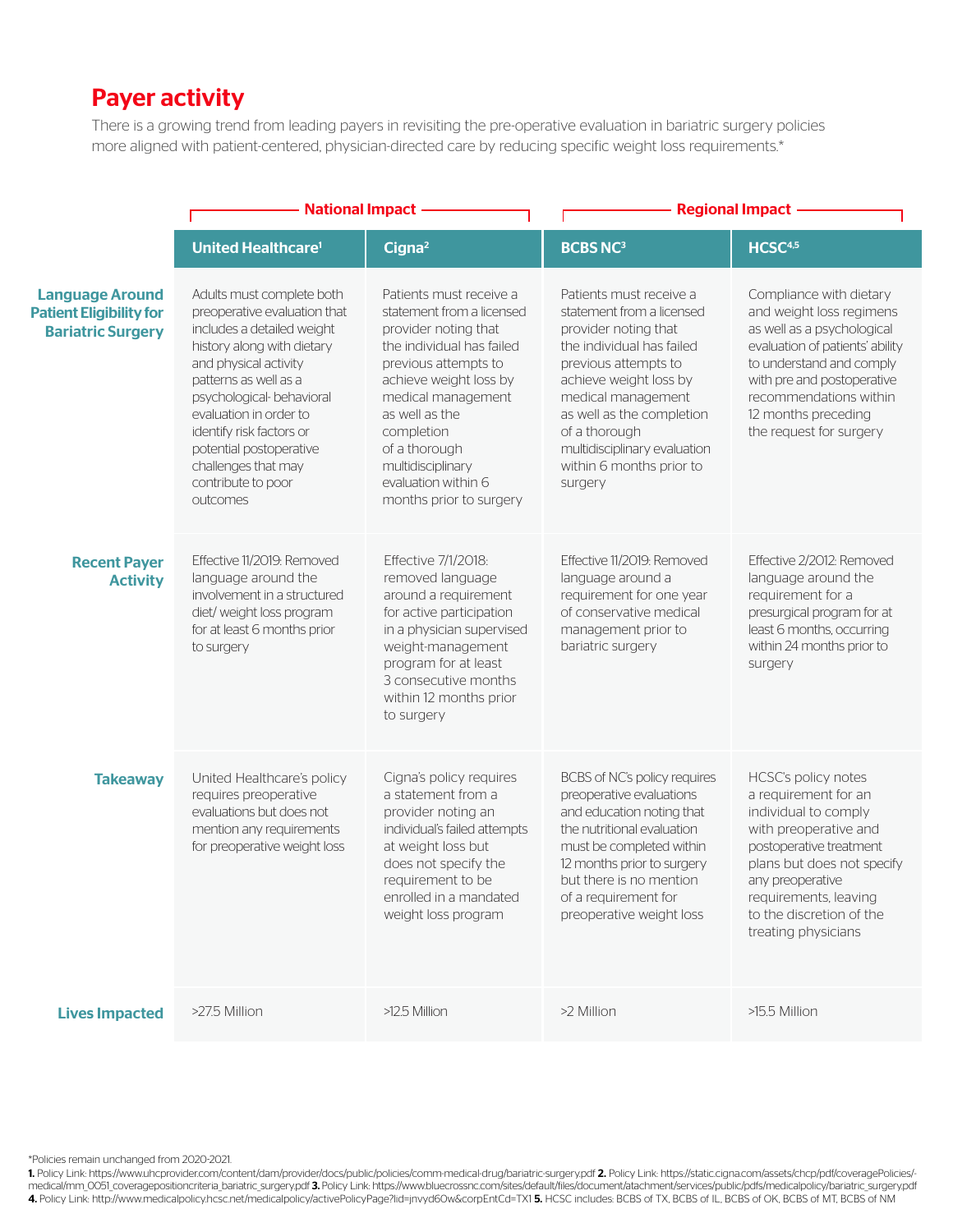## Call to action

A growing body of clinical evidence demonstrates that mandated pre-surgical diet requirements have minimal effect on perioperative and long-term clinical outcomes and may, in some cases, reduce the effectiveness of surgery. Insurance-mandated preoperative weight loss programs must be removed in order to deliver better, more equitable, and timely care to patients. Based on this and a lack of support for insurer-mandated requirements in clinical guidelines, we ask that commercial insurers to revise their approach to pre-surgical programs in order to:

- Recognize that physician-directed, patient-centered care provides patients with the best opportunity for long-term success, and that inflexible pre-surgical requirements do not accomplish their stated goals
- •Commit to improving access for patients by reducing or eliminating pre-surgical program requirements; in particular, removing requirements that bariatric surgery patients lose weight in the months prior to surgery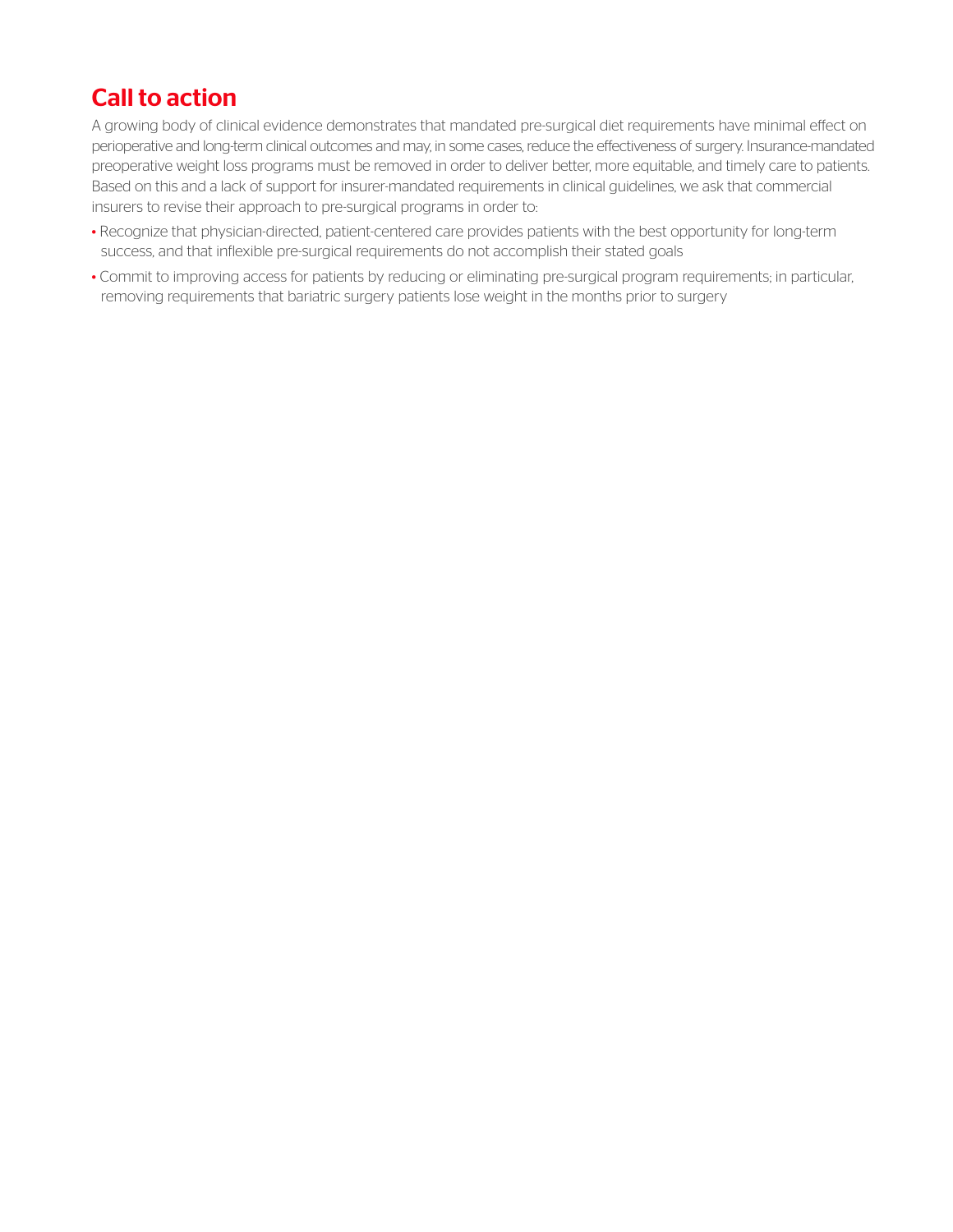## Appendix

#### Detailed Evidence Findings

#### Two studies addressed the context of the discussion rather than outcomes findings

Of the 37 articles comprising 10,406 patients, 26 studies were identified from the three salient studies (Roman et al 2019, ICER 2015, and Ochner et al 2012), which provided the majority of summary of evidence. Additionally, 11 studies were identified using a structured search strategy to demonstrate the most recent literature.

A meta-analysis by Roman et al. (2019) of 16 studies with 6,060 participants found that preoperative weight loss interventions have no effect on perioperative bleeding, myocardial infarction, pulmonary embolism, infection rate, preoperative correction of comorbidities, reoperation rate, or overall complications. Articles reviewed by Roman et al include:

- In 121 O-LRYGB patients with 24 months of follow-up, Fujioka et al. (2008) reported that patients with preoperative weight loss had no significant difference in postoperative EWL or perioperative complications compared to those without preoperative weight loss or weight gain
- Harnisch et al. (2008) showed in 1629 LRYGB patients with a 12-month follow-up that pre-operative weight gain/loss is not differentially associated with perioperative complications, EWL post-surgery, or the resolution of comorbidities post-surgery
- In a study by Huerta et al (2008), 40 RYGB patients with 24 months of follow-up showed that pre-operative weight loss is associated with shorter operative time but not EWL or perioperative complication rates at a 2 year follow up
- A study by Jamal et al. (2006) showed in 324 O-LRYGB patients with 24 months of follow-up that insurance-mandated preoperative dietary counseling has no impact on long-term weight loss or postsurgical compliance and is a significant obstacle to patient access
- In 95 LRYGB patients with 3 months of follow-up, Liu et al. (2005) showed that, at 3 months, pre-operative weight loss was associated with less intra-operative blood loss but was not associated differences in operative time, length of hospital stay, rate of wound infections, or major complications
- Martin et al. (1995) showed in 100 ORYGB patients that pre-operative dieters and non-dieters had similar rates of post-operative morbidity. No differences in wound healing complications were identified
- Parikh et al. (2012) showed in a single-center RCT that showed in 55 LAGB patients with 24 months of follow-up that preoperative medically supervised weight management is not associated with post-operative weight loss or behavioral outcomes
- In a retrospective cohort study of 353 LRYGB patients with 42 months of follow-up, Riess et al. (2008) showed that preoperative weight loss does not decrease operative time, hospital length of stay, mean or percentage EWL at 1 year; however, it is associated with fewer net complications (*P*=0.035)

#### A 2015 review conducted by ICER did not make a summary statement about the impact of preoperative weight loss programs on outcomes; however, studies reviewed by ICER did not demonstrate significant impacts. Articles not reviewed by Roman et al included:

- A study by Becouarn et al. (2010) showed in 539 RYGB or LAGB or VSG patients with 4 years of follow-up that preoperative weight loss is not associated with postoperative weight loss
- Lier et al. (2012) showed in 141 RYGB patients with 2 months of follow-up that pre-surgical counseling is not associated with treatment adherence to lifestyle changes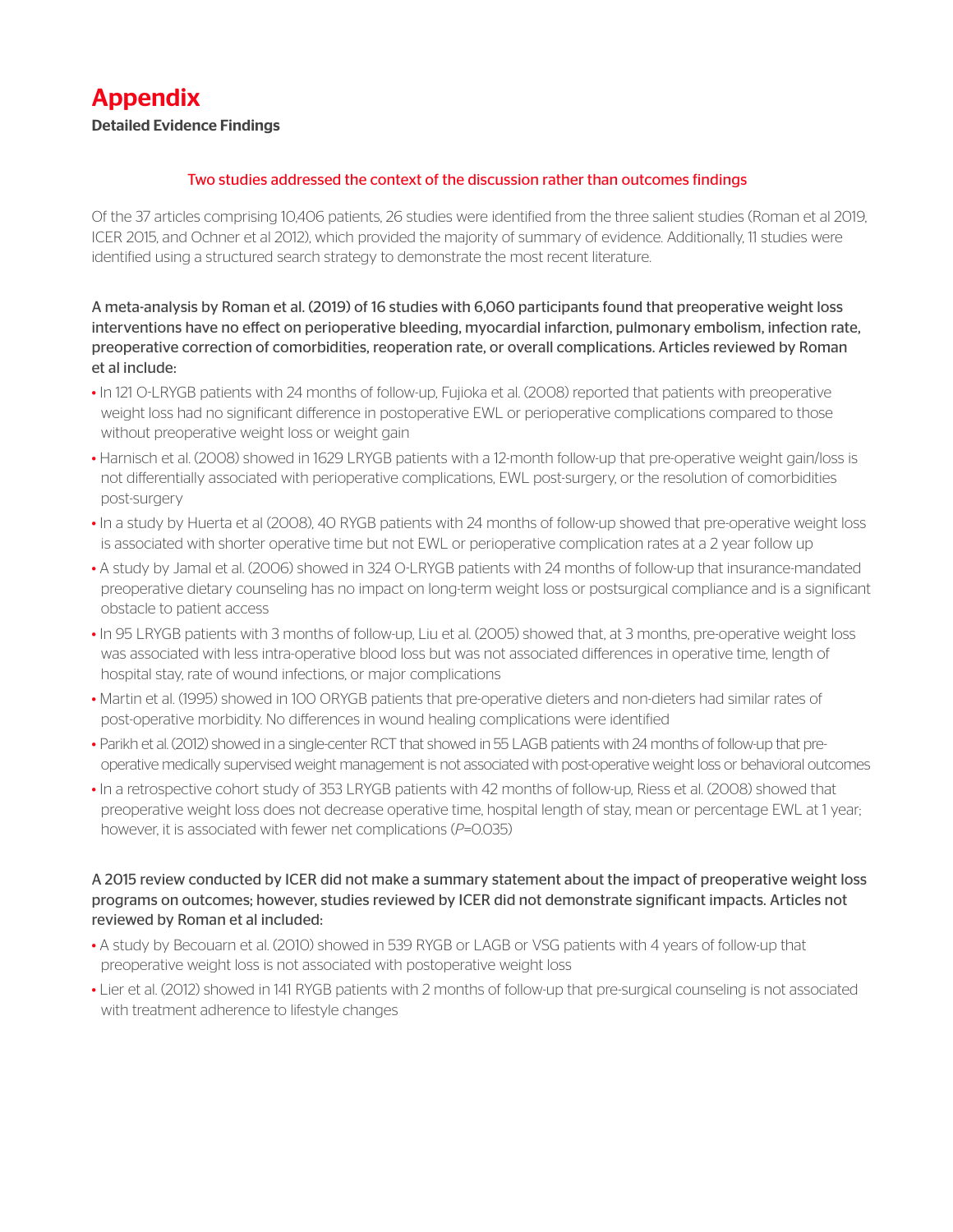#### An early systematic review by Ochner et al. (2012) includes 20 studies not covered by either the ICER or Roman review. The review concluded that insurance-mandated pre-operative requirements are ineffective in fostering postoperative weight loss.

- Carlin et al. (2008) showed in 295 LYRGB patients with 1 year of follow-up that there is no relationship between pre-operative % change in total body weight and post-operative % excess body weight lost at 1-year follow-up
- Eisenberg et. al (2010) showed in 256 LRYGB patients with 1 year of follow-up that there was no significant difference in % BMI loss between patients who lost weight preoperative versus those who maintained or gained weight. Furthermore, percent change in BMI preoperatively did not predict postoperative BMI change after 1 year
- A 2011 study by Kuwada et al of 440 RYGB patients with 12 months of follow-up showed that patients who underwent a standardized mandated medical program had a significant delay in TTS and did not experience significant pre or post-operative weight loss benefits. There was also no significant preoperative excess weight loss or postoperative weight loss for patients with a mandated medical program pre-surgery versus those without
- Ochner et al, 2010 showed in 153 patients with 6 months of follow-up that insurance mandated weight loss regimens were ineffective in producing preoperative weight loss
- Phan, 2005 showed in 364 RYGB patients with 1 year of follow-up that there was no significant difference in weight loss, %EBW loss, or BMI postoperatively between patients who lost weight preoperatively versus those that did not
- Taylor et al, 1995 showed in 76 VBG patients with 1 year of follow-up that preoperative weight gain is not predictive of lesser postoperative weight loss for patients undergoing bariatric surgery for morbid obesity

### Each of the 37 studies were categorized into three divisions: 20 studies that support removal of pre-surgical weight loss requirements, 7 studies with inconsistent findings with regard to pre-surgical weight loss requirements, and 8 studies with findings that support the use of pre-surgical weight loss requirements

Among the 20 studies with findings that support the removal of pre-surgical weight loss requirements:

- Tan et al. (2020) found in 306 SG or GB patients prescribed a very low calorie diet for 14 days preoperatively that there was no significant difference in complication rate, duration of surgery, or length of stay, regardless of surgery type, and no difference in TWL and Excess Body Mass Index Loss (%EBMIL) beyond 6 months in patients with WL <5% than patients with >5% WL
- A 2019 study by Eng et al. of 415 LRYGB or GB patients with a 2-year follow-up showed a negative correlation between TTS and preoperative percentage of TWL. No significant difference in rates of complications or readmissions were identified
- Keith et al. (2018) showed in 284 LRYGB patients with a 24-month follow-up that there was no difference in length of stay and complication rates for patients with vs without an insurance-mandated pre-operative diet
- In a retrospective, multi-center study of 354 RYGB or VSG with a follow-up of 12 months, Schneider et al. (2018) showed that there was no significant benefit to rate of readmission, reoperation, follow-up, or % EWL up to 12 months post-operation in patients who participated in a WMP with preoperative diet. The authors further suggest that undergoing bariatric surgery without completing an insurance-mandated WMP is safe and effective

#### Among the 7 studies with inconsistent findings with regard to pre-surgical weight loss requirements:

- A study by Albanese et al. (2019) in 178 laparoscopic sleeve gastrectomy (LSG) patients demonstrated that 3 weeks of a very-low-calorie ketogenic diet (VLCKD) showed better results than very low-calorie diet (VLCD) on surgical outcome, influencing drainage output, post-operative hemoglobin levels, and hospital stay but did not compare against patients without pre-surgical weight loss programs
- A retrospective study of 239 LRYGB patients with 24 months follow-up by Kraus et al. (2018) demonstrated that patients successfully undergoing a preoperative diet also lose more weight postoperatively; however, the model was most predictive in the 4-6 months immediately following surgery, with diminishing effect at 24 months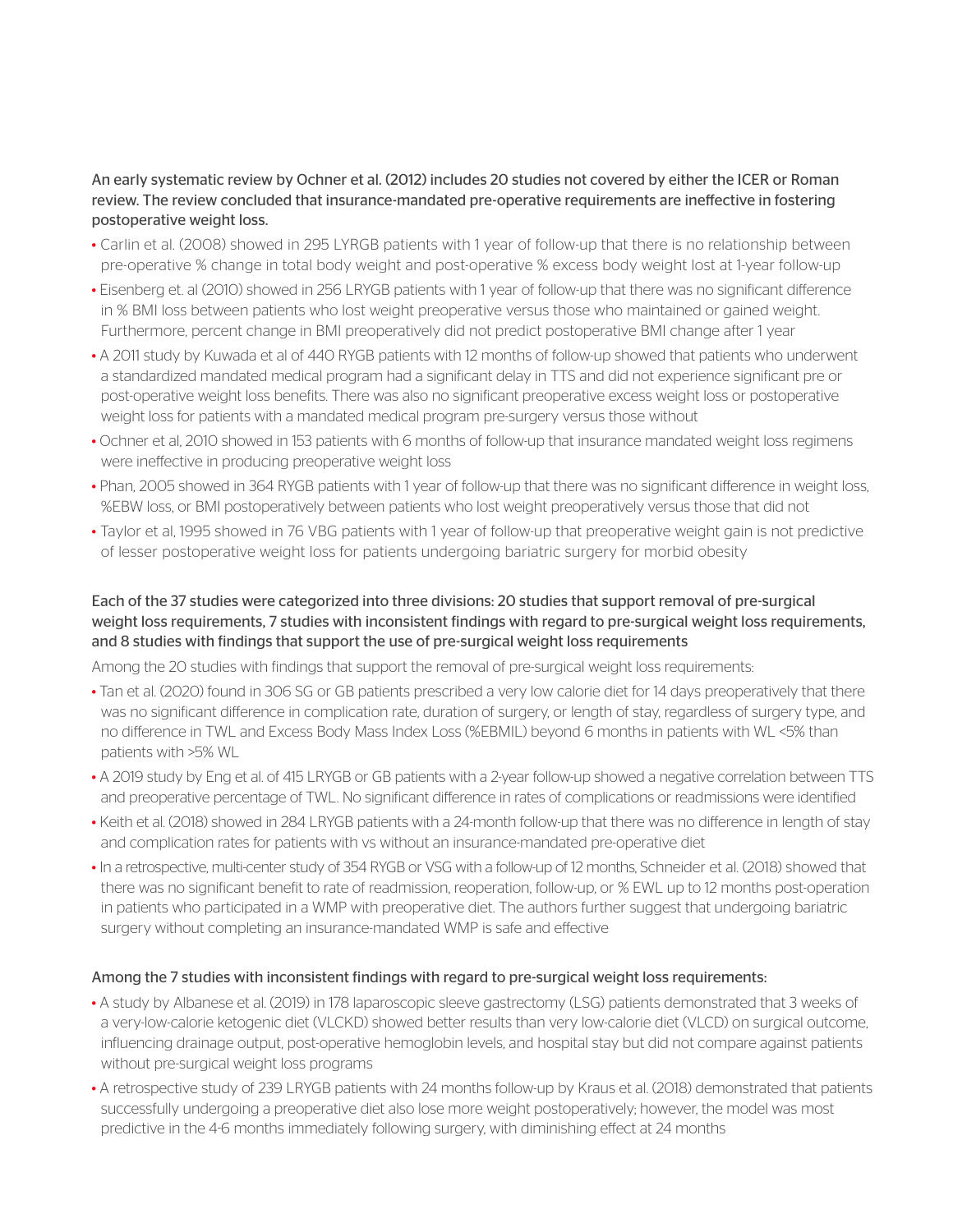- Pratt et al. (2018) carried out a retrospective medical record analysis in 497 patients undergoing RYGB and SG with 6- and/or 12-month postoperative follow-ups to show that patients attending the WMP had better 12-month %EWL and outcomes compared with those who did not; though this was not true for 6-month outcomes and differed based on surgery type and findings were not statistically significant in the overall population
- Van Nieuwenhove et al. (2011) showed in 273 LRYGB patients with 18 months of follow-up that pre-operative diet was not associated with differences in operating time or intraoperative complications. The pre-operative diet group, however experienced fewer 30-day complications
- Alami et al. (2007) performed a prospective randomized trial of 61 patients undergoing LRYGB surgery at a one-year follow-up. Of the 61 patients, data was available for 12 at a one-year follow-up. Preoperative weight loss before LRYGB was found to be associated with a decrease in the operating room time (p=0.0084) and an improved %EWL in the short term (p=0.0267); however, there was no significant impact on complication rate, resolution of comorbidities, or conversion rates; therefore, long-term effects could not be determined
- Mrad et al, 2007 showed in 146 VBG or OGB or LGB or LAGB patients with 3 months of follow-up that postoperative weight loss was not influenced by preoperative weight change among women. However, men who gained weight preoperatively had significantly worse outcomes
- A 2007 study by Still et al. reported in 884 O-LRYGB patients with 45 months of follow-up that patients who achieved loss of 5%-10% excess body weight prior to surgical intervention were more likely to achieve rapid post-surgical weight loss and shorter length of hospital stay; however, only 48% of patients were successful in achieving the 10% loss of excess body weight during the study period

#### Among the 8 studies with findings that support the use of pre-surgical weight loss requirements:

- Fennig et al. (2019) found in 48 LSG patients undergoing 3-month pre-surgical outpatient intervention and a 6-month post-surgical follow-up that moderate weight loss in a pre-surgical lifestyle-oriented intervention program predicts optimal post-surgical weight loss
- Patel et al. (2015) demonstrated in 110 RYGB patients with 12 months of follow-up that patients who received intervention with a 6-month weight loss program prior to RYGB lost significantly more weight at 6 and 12 months post-operatively than patients who did not receive the intervention
- Junior et al. (2011) demonstrated in 149 RYGB patients with up to 4 years of follow-up that preoperative weight loss was associated with lower EWL 2 and 3 years after surgery
- A prospective cohort study by Huerta et al. (2010) showed in 5 super obese patients that massive preoperative weight loss is possible to achieve with a liquid protein diet which greatly eases bypass surgery in an otherwise high-risk patient population
- In a retrospective cohort study of 881 LRYGB patients, Benotti et al. (2009) demonstrated that patients who achieved greater excess body weight loss percentage experienced fewer complications
- Alger-Mayer et al. (2008) showed in 150 RYGB patients with 4 years of follow-up that there is a correlation between preoperative weight loss and sustained weight loss at 3 and 4 years
- A 2007 retrospective study of 351 LRYGB patients with 6 months of follow-up by Ali et al. demonstrated that patients who pre-operatively lost weight showed greater excess weight loss and BMI change
- Alvarado et al., (2007) showed in 90 LYRYGB patients with 13 months of follow-up that preoperative weight loss resulted in greater postoperative weight loss at 1 year and resulted in shorter operating times. Preoperative weight loss did not correlate with postoperative complications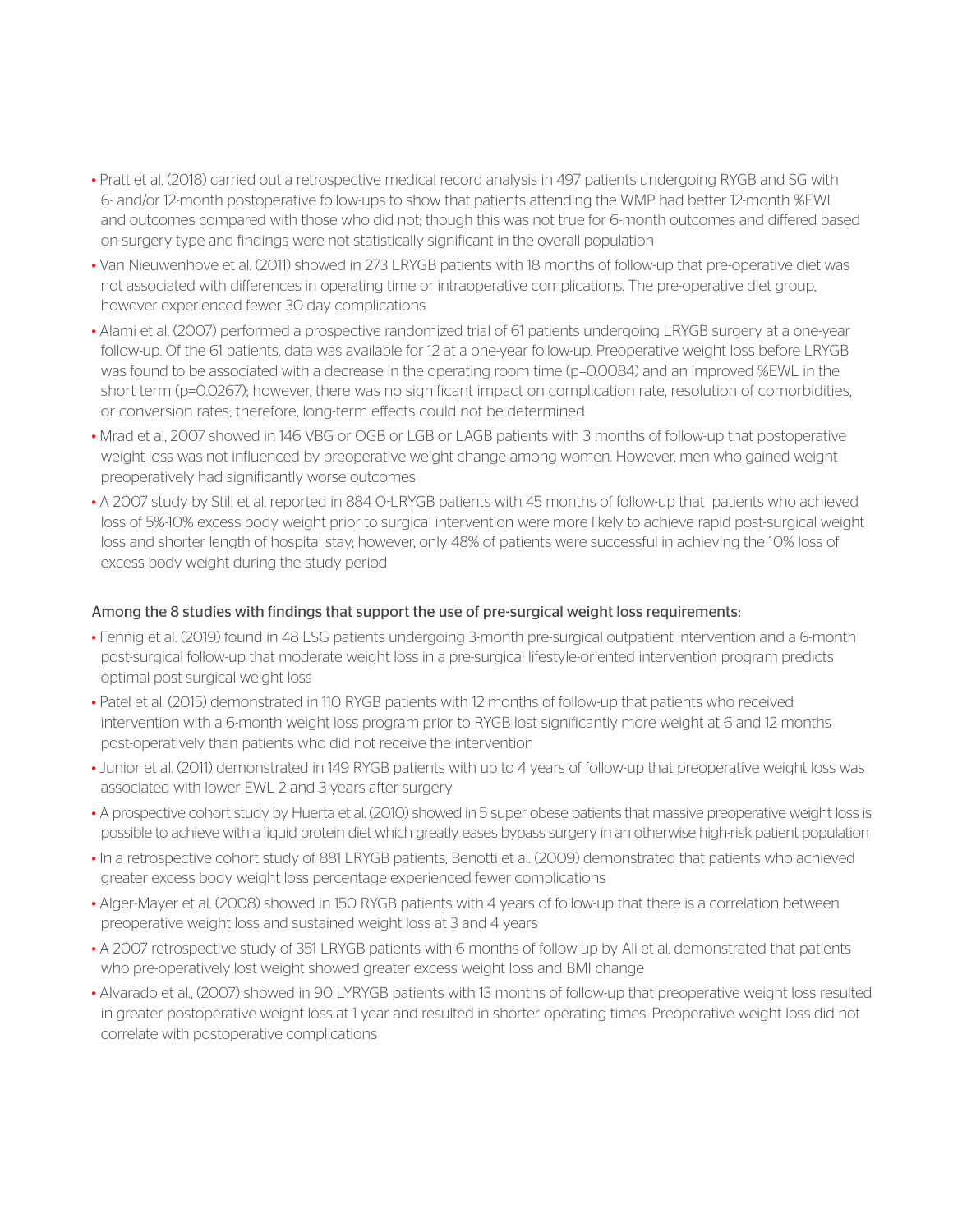#### Pre-surgical weight loss has no impact or negatively impacts this outcome (+) Support removal of pre-surgical weight loss requirements

| <b>Citation</b>                                                                                                                                                                                                                                                                                                                            | Author/<br>Year                | <b>Procedure</b>                                                                                    | <b>Intervention</b>                                                                                | <b>Study</b><br><b>Type</b>                                         | No. of Patients/<br><b>Duration Follow-up</b> |              | <b>Outcomes</b>                                                                                                                                                                                                                                                                                                                                                        |
|--------------------------------------------------------------------------------------------------------------------------------------------------------------------------------------------------------------------------------------------------------------------------------------------------------------------------------------------|--------------------------------|-----------------------------------------------------------------------------------------------------|----------------------------------------------------------------------------------------------------|---------------------------------------------------------------------|-----------------------------------------------|--------------|------------------------------------------------------------------------------------------------------------------------------------------------------------------------------------------------------------------------------------------------------------------------------------------------------------------------------------------------------------------------|
| Becouarn G, Topart P, Ritz P. Weight<br>loss prior to bariatric surgery is not<br>a pre-requisite of excess weight loss<br>outcomes in obese patients. Obes<br>Surg. 2010;20(5):574-577.<br>doi:10.1007/s11695-010-0083-5.                                                                                                                 | Becouarn,<br>2010              | RYGB or<br>LAGB or<br><b>VSG</b>                                                                    | Degree of<br>preoperative<br>weight loss                                                           | Retrospective,<br>cohort study,<br>single center,<br>single surgeon | 539                                           | 4 years      | A study by Becouarn et al. (2010)<br>showed in 539 RYGB or LAGB or<br>VSG patients with 4 years of<br>follow-up that preoperative weight<br>loss is not associated with<br>postoperative weight loss                                                                                                                                                                   |
| Carlin AM, O'Connor EA, Genaw JA,<br>Kawar S. Preoperative weight loss is<br>not a predictor of postoperative<br>weight loss after Roux-en-Y gastric<br>bypass. Surg Obes Relat Dis. 2008;<br>4:481-485.                                                                                                                                   | Carlin, 2008                   | <b>LYRGB</b>                                                                                        | Routine<br>preoperative<br>weight loss<br>goals set by a<br>nutritional and<br>exercise<br>program | Retrospective<br>cohort                                             | 295                                           | 1 year       | Carlin et al. (2008) showed in<br>295 LYRGB patients with 1 year<br>of follow-up that there is no<br>relationship between pre-operative<br>% change in total body weight<br>and post-operative % excess body<br>weight lost at 1-year follow-up                                                                                                                        |
| Eisenberg D, Duffy A, Bell R. Does<br>preoperative weight change predict<br>postoperative weight loss after<br>laparoscopic Roux-en-Y gastric<br>bypass in the short term?<br>J Obes 2010.                                                                                                                                                 | Eisenberg,<br>2010             | <b>LRYGB</b>                                                                                        | Preoperative<br><b>BMI</b> change                                                                  | Retrospective<br>cohort                                             | 256                                           | 1 year       | Eisenberg et al. (2010) showed in<br>256 LRYGB patients with 1 year<br>of follow-up that there was no<br>significant difference in % BMI loss<br>between patients who lost weight<br>preoperative versus those who<br>maintained or gained weight.<br>Furthermore, percent change in<br>BMI preoperatively did not predict<br>postoperative BMI change after<br>1 year |
| Eng V, Garcia L, Khoury H, Morton<br>J, Azagury D. Preoperative weight<br>loss: is waiting longer before<br>bariatric surgery more effective?<br>Surg Obes Relat Dis. 2019; 15(6):951-<br>957. doi: 10.1016/j.soard.2019.03.012.<br>Epub 2019 Mar 20.                                                                                      | Eng, 2019                      | Laparoscopic Preoperative<br>Roux-en-Y<br>gastric<br>bypass<br>(LRYGB) or<br>gastric<br>bypass (GB) | wait time                                                                                          | Retrospective,<br>single-center                                     | 415                                           | 2 years      | A 2019 study by Eng et al. of 415<br>LRYGB or GB patients with a 2-year<br>follow-up showed a negative<br>correlation between Time to<br>Surgery (TTS) and preoperative<br>percentage of Total Weight Loss<br>(TWL). No significant difference<br>in rates of complications or<br>readmissions were identified                                                         |
| Fujioka K, Yan E, Wang HJ, Li Z.<br>Evaluating preoperative weight loss,<br>binge eating disorder, and sexual<br>abuse history on Roux-en-Y gastric<br>bypass outcome. Surg Obes Relat<br>Dis. 2008:4(2):137-143.<br>doi:10.1016/j.soard.2008.01.005.                                                                                      | Fujioka et al, O-LRYGB<br>2008 |                                                                                                     | Preoperative<br>weight loss,<br>binge eating<br>disorder (BED),<br>and sexual<br>abuse history     | Retrospective,<br>Cohort Study,<br>Single centre                    | 121                                           | 71 months    | In 121 O-LRYGB patients with<br>24 months of follow-up, Fujioka<br>et al. (2008) reported that patients<br>with preoperative weight loss<br>had no significant difference in<br>postoperative EWL or perioperative<br>complications compared to those<br>without preoperative weight loss<br>or weight gain                                                            |
| Harnisch MC, Portenier DD, Pryor<br>AD, Prince-Petersen R, Grant JP,<br>DeMaria EJ. Preoperative weight<br>gain does not predict failure of<br>weight loss or co-morbidity<br>resolution of laparoscopic<br>Roux-en-Y gastric bypass for<br>morbid obesity. Surg Obes Relat<br>Dis. 2008;4(3):445-450.<br>doi:10.1016/j.soard.2007.09.016. | Harnisch,<br>2008              | <b>RYGB</b>                                                                                         | Preoperative<br>weight<br>gain/loss                                                                | Retrospective,<br>Cohort Study,<br>Single centre                    |                                               | 1629 2 years | Harnisch et al. (2008) showed<br>in 1629 LRYGB patients with<br>a 12-month follow-up that pre-<br>operative weight gain/loss is<br>not differentially associated with<br>perioperative complications, EWL<br>post-surgery, or the resolution of<br>comorbidities post-surgery. The<br>operative time was slightly longer<br>for the preoperative weight loss<br>group  |
| Huerta S, Dredar S, Hayden E, et al.<br>Preoperative weight loss decreases<br>the operative time of gastric bypass<br>at a Veterans Administration<br>hospital. Obes Surg.<br>2008;18(5):508-512.<br>doi:10.1007/s11695-007-9334-5.                                                                                                        | Huerta<br>2008                 | <b>RYGB</b>                                                                                         | Preoperative<br>weight loss<br>within 3<br>months                                                  | Retrospective,<br>Cohort study,<br>Single centre,<br>single surgeon | 40                                            | 2 years      | In a study by Huerta et al. (2008),<br>40 RYGB patients with 24 months<br>of follow-up showed that pre-<br>operative weight loss is associated<br>with shorter operative time but not<br>EWL or perioperative complication<br>rates at a 2 year follow up                                                                                                              |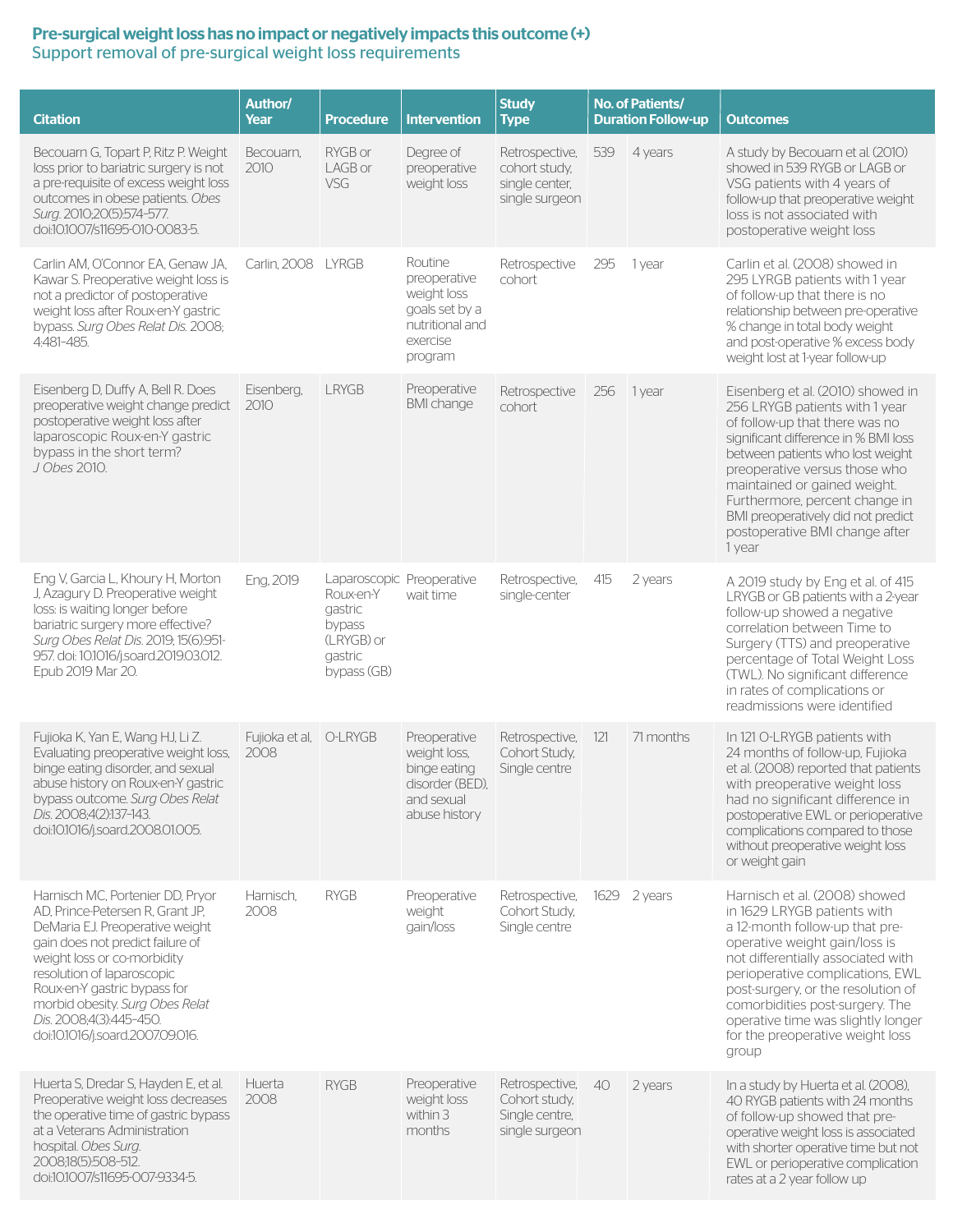#### Pre-surgical weight loss has no impact or negatively impacts this outcome (+) Support removal of pre-surgical weight loss requirements

| <b>Citation</b>                                                                                                                                                                                                                                                                                                      | Author/<br>Year       | <b>Procedure</b> | <b>Intervention</b>                                             | <b>Study</b><br><b>Type</b>                      | No. of Patients/<br><b>Duration Follow-up</b> |           | <b>Outcomes</b>                                                                                                                                                                                                                                                                                                                                                                                                                                                                         |
|----------------------------------------------------------------------------------------------------------------------------------------------------------------------------------------------------------------------------------------------------------------------------------------------------------------------|-----------------------|------------------|-----------------------------------------------------------------|--------------------------------------------------|-----------------------------------------------|-----------|-----------------------------------------------------------------------------------------------------------------------------------------------------------------------------------------------------------------------------------------------------------------------------------------------------------------------------------------------------------------------------------------------------------------------------------------------------------------------------------------|
| Jamal MK, DeMaria EJ, Johnson JM,<br>et al. Insurance-mandated<br>preoperative dietary counseling<br>does not improve outcome and<br>increases dropout rates in patients<br>considering gastric bypass surgery<br>for morbid obesity. Surg Obes Relat<br>Dis. 2006:2(2):122-127.<br>doi:10.1016/j.soard.2006.01.009. | Jamal et al.<br>2006  | O-LRYGB          | Insurance-<br>mandated<br>preoperative<br>dietary<br>counseling | Prospective,<br>Cohort Study,<br>Single centre   | 324                                           | 35 months | A study by Jamal et al. (2006)<br>showed in 324 O-LRYGB patients<br>with 24 months of follow-up that<br>insurance-mandated preoperative<br>dietary counseling has no impact<br>on long-term weight loss or<br>postsurgical compliance and is a<br>significant obstacle to patient<br>access. Resolution of major<br>comorbidities, complication rates,<br>30-day postoperative mortality,<br>and postoperative compliance<br>with follow-up were similar                                |
| Keith CJ Jr, Goss LE, Blackledge CD,<br>Stahl RD, Grams J. Insurance-<br>mandated preoperative diet and<br>outcomes after bariatric surgery.<br>Surg Obes Relat Dis. 2018;<br>14(5):631-636, doi:<br>10.1016/j.soard.2018.01.017.<br>Epub 2018 Feb 2.                                                                | Keith, 2018           | <b>LRYGB</b>     | Insurance-<br>mandated<br>preoperative<br>diet                  | Retrospective,<br>cohort.<br>single-center       | 284                                           | 24 months | - Length of stay, no impact<br>- Complication rates - no impact<br>% WL or % EWL - negative impact                                                                                                                                                                                                                                                                                                                                                                                      |
| Kuwada TS, Richardson S, Chaar<br>ME, et al. Insurance mandated<br>medical programs before bariatric<br>surgery: do good things come to<br>those who wait? Surg Obesity Rel<br>Dis 2011;7: 526-530.                                                                                                                  | Kuwada et<br>al. 2011 | <b>RYGB</b>      | Mandated<br>medical<br>program<br>(MMP)                         | Prospective,<br>Cohort Study,<br>Multi-centre    | 440                                           | 12 months | A 2011 study by Kuwada et al of 440<br>RYGB patients with 12 months of<br>follow-up showed that patients who<br>underwent a standardized<br>mandated medical program had a<br>significant delay in TTS and did not<br>experience significant pre- or<br>post-operative weight loss benefits.<br>There was also no significant<br>preoperative excess weight loss or<br>postoperative weight loss for<br>patients with a mandated medical<br>program pre-surgery versus those<br>without |
| Lier HØ, Biringer E, Stubhaug B,<br>Tangen T. The impact of<br>preoperative counseling on<br>postoperative treatment adherence<br>in bariatric surgery patients: a<br>randomized controlled trial. Patient<br>Educ Couns. 2012;87(3):336-342.<br>doi:10.1016/j.pec.2011.09.014.                                      | Lier 2012             | <b>RYGB</b>      | Preoperative<br>counseling<br>program                           | <b>RCT</b>                                       | 141                                           | 2 months  | Lier et al. (2012) showed in 141 RYGB<br>patients with 2 months of follow-up<br>that pre-surgical counseling is not<br>associated with treatment<br>adherence to lifestyle changes                                                                                                                                                                                                                                                                                                      |
| Liu RC, Sabnis AA, Forsyth C,<br>Chand B. The effects of acute<br>preoperative weight loss on<br>laparoscopic Roux-en-Y gastric<br>bypass. Obes Surg.<br>2005;15(10):1396-1402.<br>doi:10.1381/096089205774859155.                                                                                                   | Liu et al.<br>2005    | <b>LRYGB</b>     | Preoperative<br>weight loss                                     | Retrospective,<br>Cohort study,<br>Single centre | 95                                            | 20 months | In 95 LRYGB patients with 3 months<br>of follow-up, Liu et al. (2005)<br>showed that, at 3 months,<br>pre-operative weight loss was<br>associated with less intra-operative<br>blood loss but was not associated<br>differences in operative time, length<br>of hospital stay, rate of wound<br>infections, or major complications                                                                                                                                                      |
| Martin LF, Tan TL, Holmes PA,<br>Becker DA, Horn J, Bixler EO. Can<br>morbidly obese patients safely lose<br>weight preoperatively? Am J Surg.<br>1995;169(2):245-253.<br>doi:10.1016/s0002-9610(99)80145-7.                                                                                                         | Martin et al.<br>1995 | <b>ORYGB</b>     | Preoperative<br>dieters                                         | Prospective,<br>Cohort Study,<br>Single centre   | 100                                           | 53 months | Martin et al. (1995) showed in 100<br>ORYGB patients that pre-operative<br>dieters and non-dieters had similar<br>rates of post-operative morbidity.<br>No differences in wound healing<br>complications were identified                                                                                                                                                                                                                                                                |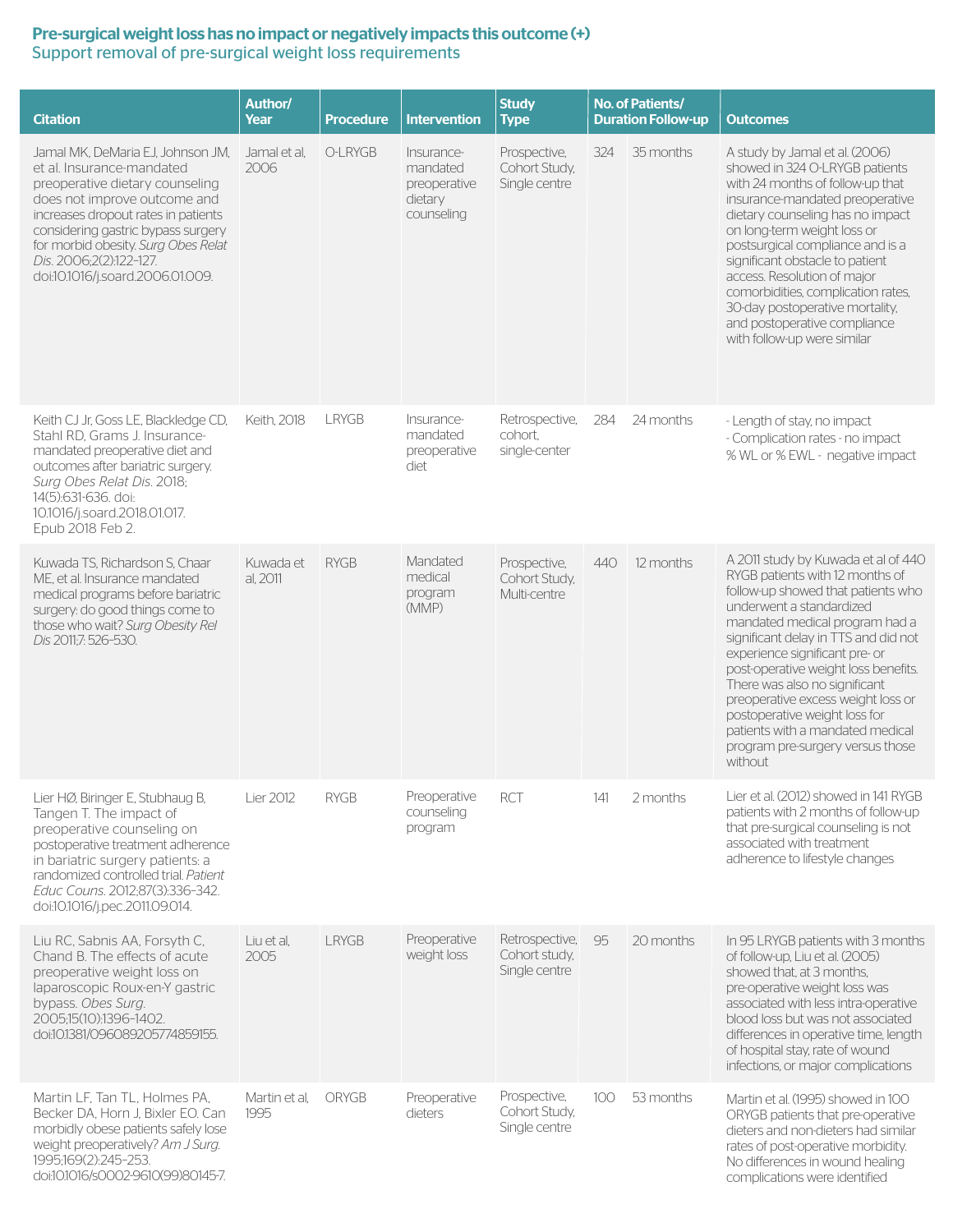#### Pre-surgical weight loss has no impact or negatively impacts this outcome (+) Support removal of pre-surgical weight loss requirements

| <b>Citation</b>                                                                                                                                                                                                                                                                                                            | Author/<br>Year      | <b>Procedure</b>      | <b>Intervention</b>                                                                                                            | <b>Study</b><br><b>Type</b>               |     | No. of Patients/<br><b>Duration Follow-up</b> | <b>Outcomes</b>                                                                                                                                                                                                                                                                                                                                                                                                                                                                                                                    |  |
|----------------------------------------------------------------------------------------------------------------------------------------------------------------------------------------------------------------------------------------------------------------------------------------------------------------------------|----------------------|-----------------------|--------------------------------------------------------------------------------------------------------------------------------|-------------------------------------------|-----|-----------------------------------------------|------------------------------------------------------------------------------------------------------------------------------------------------------------------------------------------------------------------------------------------------------------------------------------------------------------------------------------------------------------------------------------------------------------------------------------------------------------------------------------------------------------------------------------|--|
| Parikh M, Dasari M, McMacken M,<br>Ren C, Fielding G, Ogedegbe G.<br>Does a preoperative medically<br>supervised weight loss program<br>improve bariatric surgery<br>outcomes? A pilot randomized<br>study. Surg Endosc.<br>2012:26(3):853-861.<br>doi:10.1007/s00464-011-1966-9.                                          | Parikh 2012          | LAGB                  | 6-month<br>medically<br>supervised                                                                                             | RCT, single<br>centre                     | 55  | 6 months                                      | Parikh et al. (2012) showed in a<br>single-center RCT that showed in<br>55 LAGB patients with 6 months<br>of follow-up that pre-operative<br>medically supervised weight<br>management is not associated<br>with post-operative weight loss<br>or behavioral outcomes<br>Demographics, weight, and patient<br>behavior scores, including patient<br>adherence, eating behavior, patient<br>activation, and physical activity,<br>were collected at baseline and at<br>6 months (immediately<br>preoperatively and postoperatively) |  |
| Phan DC, Flanders KM, Sanford L,<br>Shah PC, Brams DM. Preoperative<br>weight loss improves outcome<br>after bariatric surgery. Surg Obes<br>Relat Dis 2005:1:282 (abstract 106).                                                                                                                                          | Phan, 2005           | <b>RYGB</b>           | Preoperative<br>weight change                                                                                                  | Retrospective<br>cohort                   | 364 | 1 year                                        | Phan, 2005 showed in 364 RYGB<br>patients with 1 year of follow-up that<br>there was no significant difference<br>in weight loss, %EBW loss, or BMI<br>postoperatively between patients<br>who lost weight preoperatively<br>versus those that did not                                                                                                                                                                                                                                                                             |  |
| Riess KP, Baker MT, Lambert PJ,<br>Mathiason MA, Kothari SN. Effect<br>of preoperative weight loss on<br>laparoscopic gastric bypass<br>outcomes. Surg Obes Relat Dis.<br>2008:4(6):704-708.<br>doi:10.1016/j.soard.2008.05.007.                                                                                           | Riess et al.<br>2008 | <b>LRYGB</b>          | Preoperative<br>weight loss<br>requirement                                                                                     | Retrospective<br>cohort                   | 353 | 42 months                                     | In a retrospective cohort study of<br>353 LRYGB patients with 42 months<br>of follow-up, Riess et al. (2008)<br>showed that preoperative weight<br>loss does not decrease operative<br>time, hospital length of stay, mean<br>or percentage EWL at 1 year;<br>however, it is associated with fewer<br>net complications (p=0.035)                                                                                                                                                                                                  |  |
| Schneider A. Hutcheon DA. Hale A.<br>Ewing JA, Miller M, Scott JD.<br>Postoperative outcomes in bariatric<br>surgical patients participating in an<br>insurance-mandated preoperative<br>weight management program.<br>Surg Obes Relat Dis. 2018;<br>14(5):623-630. doi: 10.1016/j.soard.<br>2018.01.036. Epub 2018 Feb 2. | Schneider,<br>2018   | VSG or<br><b>RYGB</b> | Medically<br>supervised<br>weight<br>management<br>program<br>(WMP) before<br>offering<br>approval for<br>bariatric<br>surgery | Retrospective,<br>cohort.<br>multi-center | 354 | 12 months                                     | No significant benefit to rate of<br>readmission, reoperation, follow-up,<br>or % EWL up to 12 months<br>post-operation in patients                                                                                                                                                                                                                                                                                                                                                                                                |  |
| Taylor EL, Chiasson PM, Perey BJ.<br>Prediciting bariatric surgical<br>outcomes: does preoperative<br>weight gain correlate with less<br>postoperative weight loss? Obes<br>Surg 1995;5:375-377                                                                                                                            | Taylor, 1995         | <b>VBG</b>            | No significant<br>weight gain<br>postoperatively                                                                               | Retrospective                             | 76  | 1 year                                        | Taylor et al, 1995 showed in 76 VBG<br>patients with 1 year of follow-up that<br>preoperative weight gain is not<br>predictive of lesser postoperative<br>weight loss for patients undergoing<br>bariatric surgery for morbid obesity                                                                                                                                                                                                                                                                                              |  |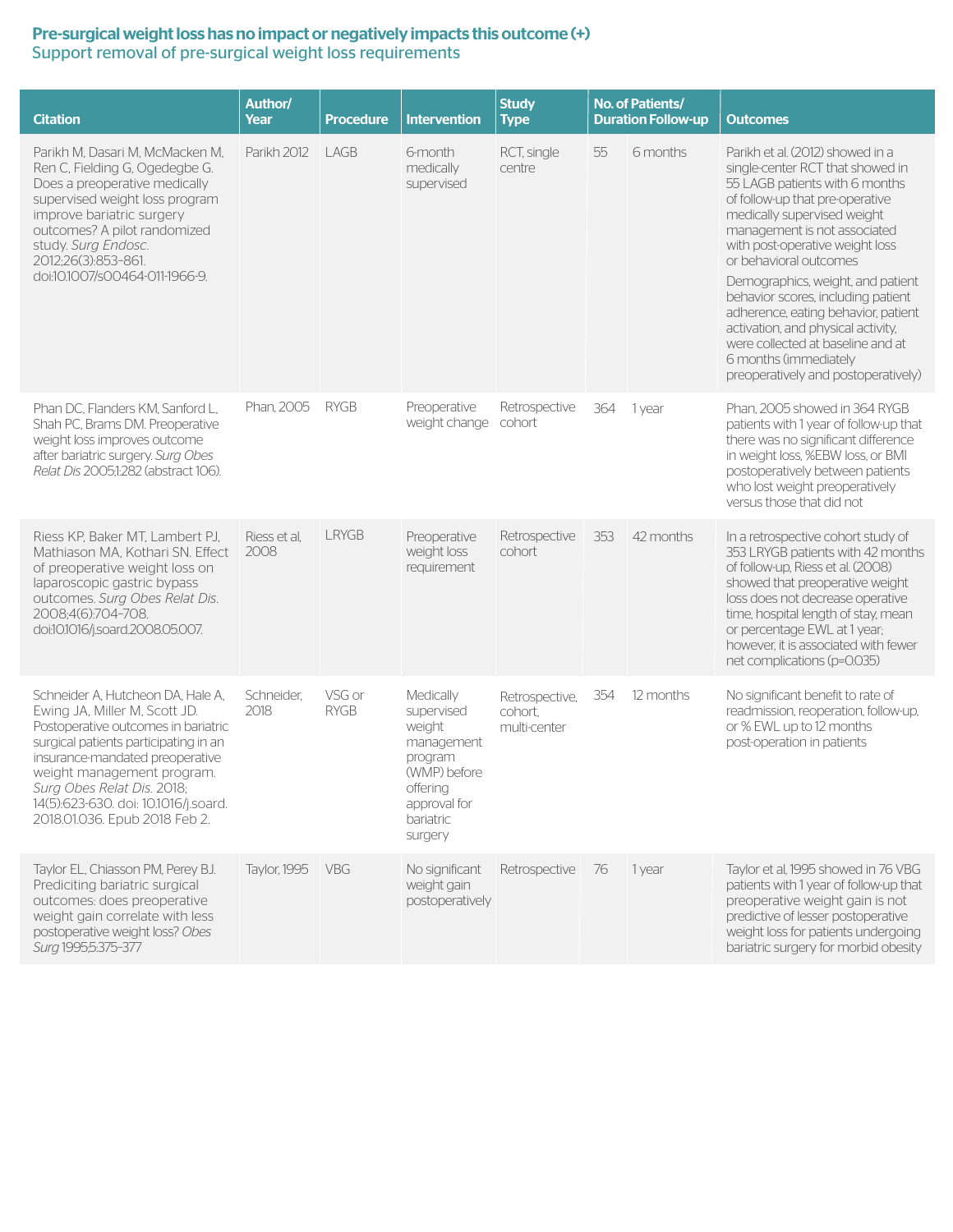#### Pre-surgical weight loss impacts this outcome but only for certain populations (mixed) Article conclusions support use of pre-surgical weight loss requirement

| <b>Citation</b>                                                                                                                                                                                                                                                                | <b>Author/</b><br>Year     | <b>Procedure</b>                                       | <b>Intervention</b>                                                                               | <b>Study</b><br><b>Type</b>                      |     | No. of Patients/<br><b>Duration Follow-up</b>                                                        | <b>Outcomes</b>                                                                                                                                                                                                                                                                                                          |
|--------------------------------------------------------------------------------------------------------------------------------------------------------------------------------------------------------------------------------------------------------------------------------|----------------------------|--------------------------------------------------------|---------------------------------------------------------------------------------------------------|--------------------------------------------------|-----|------------------------------------------------------------------------------------------------------|--------------------------------------------------------------------------------------------------------------------------------------------------------------------------------------------------------------------------------------------------------------------------------------------------------------------------|
| Alger-Mayer S, Polimeni JM, Malone<br>M. Preoperative weight loss as a<br>predictor of long-term success<br>following Roux-en-Y gastric bypass.<br>Obes Surg 2008; 18:772-775.                                                                                                 | Alger-Mayer<br>et al. 2008 | <b>RYGB</b>                                            | 10% total body<br>weight (TBW)<br>loss prior to<br>surgery                                        | Prospective,<br>Cohort Study,<br>Single centre   | 150 | 4 years                                                                                              | Alger-Mayer et al. (2008) showed in<br>150 RYGB patients with 4 years of<br>follow-up that there is a correlation<br>between preoperative weight loss<br>and sustained weight loss at 3 and<br>4 years                                                                                                                   |
| Ali MR. Baucom-Pro S.<br>Broderick-Villa GA, Campbell JB,<br>Rasmussen J.J. Weston AN et al.<br>Weight loss before gastric bypass:<br>feasibility and effect on<br>postoperative weight loss and<br>weight loss maintenance. Surg<br>Obes Relat Dis 2007;3: 515-520.           | Ali et al,<br>2007         | <b>LRYGB</b>                                           | Preoperative<br>weight loss                                                                       | Retrospective,<br>Cohort Study,<br>Single Centre | 351 | 6 months                                                                                             | A 2007 retrospective study of 351<br>LRYGB patients with 6 months of<br>follow-up by Ali et al. demonstrated<br>that patients who pre-operatively<br>lost weight showed greater excess<br>weight loss and BMI change                                                                                                     |
| Alvarado R, Alami RS, Hsu G, et al.<br>The impact of preoperative weight<br>loss in patients undergoing<br>laparoscopic Roux-en-Y gastric<br>bypass. Obes Surg 2005;15:<br>1282-1286.                                                                                          | Alvarado et<br>al, 2007    | <b>LYRYGB</b>                                          | Policy of<br>postoperative<br>weight loss                                                         | Retrospective,<br>Cohort Study,<br>Single Centre | 90  | 13 months                                                                                            | Alvarado et al. (2007) showed in<br>90 LYRYGB patients with 13 months<br>of follow-up that preoperative<br>weight loss resulted in greater<br>postoperative weight loss at 1 year<br>and resulted in shorter operating<br>times. Preoperative weight loss did<br>not correlate with postoperative<br>complications       |
| Benotti PN, Still CD, Wood GC,<br>et al. Preoperative weight loss<br>before bariatric surgery. Arch Surg<br>2009; 144: 1150-1155.                                                                                                                                              | Benotti,<br>2009           | <b>LRYGB</b>                                           | 6-month<br>multidisciplinary<br>program that<br>encouraged a<br>10% preopera-<br>tive weight loss | Retrospective<br>cohort                          | 881 | None<br>(in-surgery<br>analysis only)                                                                | In a retrospective cohort study of<br>881 LRYGB patients, Benotti et al.<br>(2009) demonstrated that patients<br>who achieved greater excess body<br>weight loss percentage<br>experienced fewer complications                                                                                                           |
| Fennig U, Snir A, Halifa-Kurzman I,<br>Sela A, Hadas A, Fennig S.<br>Pre-surgical weight loss predicts<br>post-surgical weight loss<br>trajectories in adolescents enrolled<br>in a bariatric program. Obes Surg.<br>2019;29(4):1154-1163. doi:<br>10.1007/s11695-018-03649-8. | Fennig, 2019               | Laparoscopic 3-month<br>sleeve<br>gastrectomy<br>(LSG) | pre-surgical<br>outpatient<br>intervention                                                        | Prospective,<br>single-center                    | 48  | 3-month<br>pre-surgical<br>outpatient<br>intervention<br>and a 6-month<br>post-surgical<br>follow-up | Fennig et al. (2019) found in 48<br>LSG patients undergoing 3-month<br>pre-surgical outpatient intervention<br>and a 6-month post-surgical<br>follow-up that moderate weight loss<br>in a pre-surgical lifestyle-oriented<br>intervention program predicts<br>optimal post-surgical weight loss                          |
| Huerta S, Li Z, Anthony T,<br>Livingston EH. Feasibility of a<br>supervised inpatient low-calorie<br>diet program for massive weight<br>loss prior to RYGB in superobese<br>patients. Obes Surg. 2010;20(2):<br>173-180                                                        | Huerta et al.<br>2010      | ORYGB                                                  | Preoperative<br>weight loss<br>with a liquid<br>protein diet                                      | Prospective,<br>Cohort study,<br>Single centre   | 82  | 95 months                                                                                            | A prospective cohort study by<br>Huerta et al. (2010) showed in 5<br>super obese patients that massive<br>preoperative weight loss is possible<br>to achieve with a liquid protein diet<br>which greatly eases bypass surgery<br>in an otherwise high-risk patient<br>population                                         |
| Junior WS, do Amaral JL.<br>Nonino-Borges CB. Factors related<br>to weight loss up to 4 years after<br>bariatric surgery. Obes Surg 2011;21:<br>1724-1730.                                                                                                                     | <b>Junior, 2011</b>        | <b>RYGB</b>                                            | Preoperative<br>weight loss,<br>education, lack<br>of adherence to<br>nutritional<br>guidelines   | Retrospective<br>cohort                          | 149 | up to 4 years                                                                                        | Junior et al. (2011) demonstrated<br>in 149 RYGB patients with up to 4<br>years of follow-up that preoperative<br>weight loss was associated with<br>lower EWL 2 and 3 years after<br>surgery                                                                                                                            |
| Patel P, Hartland A, Hollis A, et al.<br>Tier 3 multidisciplinary medical<br>weight management improves<br>outcome of Roux-en-Y gastric<br>bypass surgery. Ann R Coll Surg<br>Engl. 2015;97(3):235-237.                                                                        | Patel et al,<br>2015       | <b>RYGB</b>                                            | Tier 3 weight<br>management<br>followed by<br><b>RYGB</b>                                         | Retrospective,<br>Cohort Study,<br>Single centre | 110 | 12 months                                                                                            | Patel et al. (2015) demonstrated in<br>110 RYGB patients with 12 months of<br>follow-up that patients who received<br>intervention with a 6-month weight<br>loss program prior to RYGB lost<br>significantly more weight at 6 and<br>12 months post-operatively than<br>patients who did not receive the<br>intervention |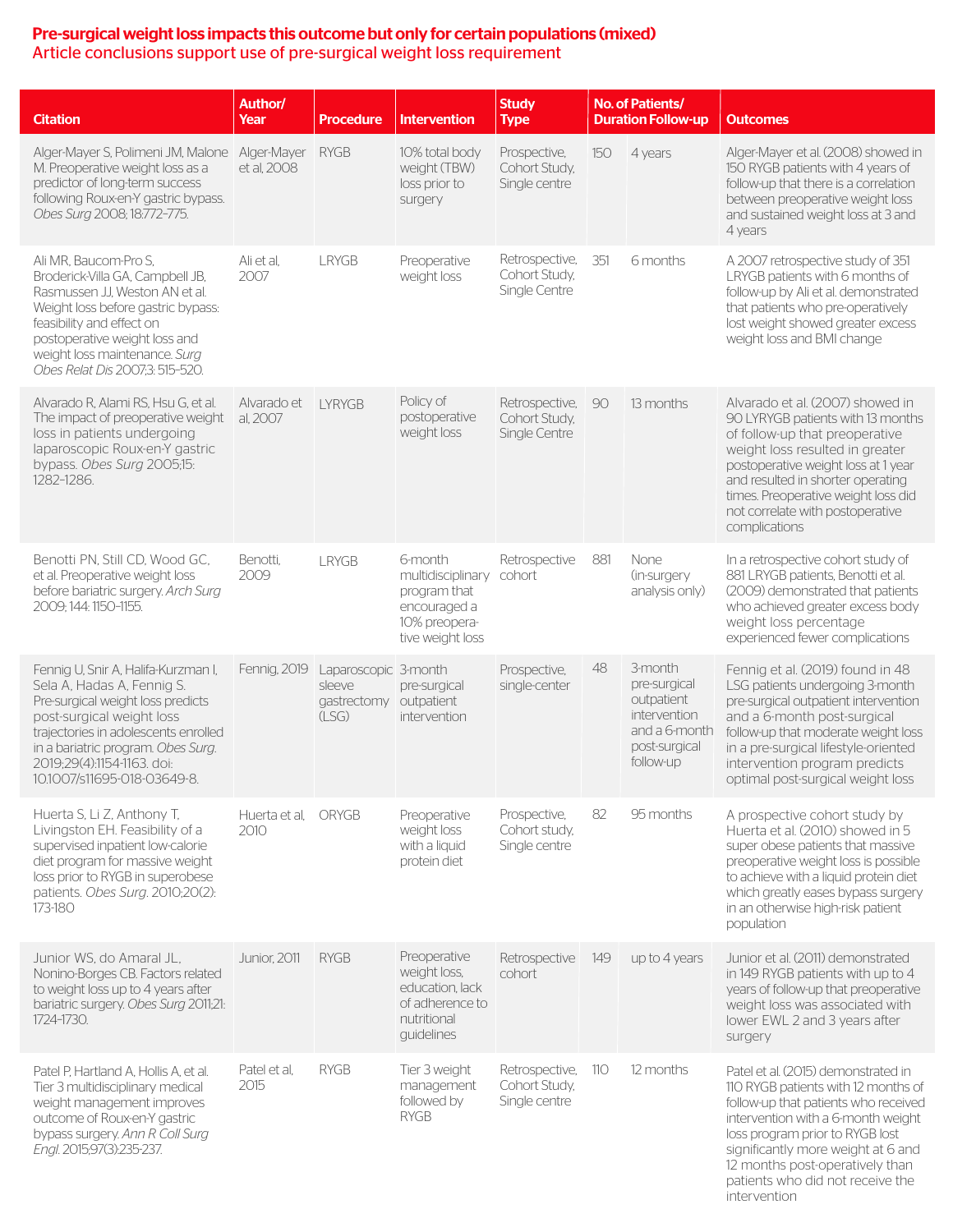#### Pre-surgical weight loss positively impacts this outcome (-) Article conclusions are mixed in their support of pre-surgical weight loss requirements

| <b>Citation</b>                                                                                                                                                                                                                                                                                        | Author/<br>Year     | <b>Procedure</b>                                       | <b>Intervention</b>                                      | <b>Study</b><br><b>Type</b>                                 |     | No. of Patients/<br><b>Duration Follow-up</b> | <b>Outcomes</b>                                                                                                                                                                                                                                                                                                                                                                                                                                                                                                                                                                                      |  |
|--------------------------------------------------------------------------------------------------------------------------------------------------------------------------------------------------------------------------------------------------------------------------------------------------------|---------------------|--------------------------------------------------------|----------------------------------------------------------|-------------------------------------------------------------|-----|-----------------------------------------------|------------------------------------------------------------------------------------------------------------------------------------------------------------------------------------------------------------------------------------------------------------------------------------------------------------------------------------------------------------------------------------------------------------------------------------------------------------------------------------------------------------------------------------------------------------------------------------------------------|--|
| Alami RS, Morton JM, Schuster R, et<br>al. Is there a benefit to preoperative<br>weight loss in gastric bypass<br>patients? A prospective<br>randomized trial. Surg Obes<br>Relat Dis. 2007:3(2):141-146.<br>doi:10.1016/j.soard.2006.11.006.                                                          | Alami, 2007         | <b>RYGB</b>                                            | Weight loss<br>group with a<br>10% WL<br>requirement     | RCT, single<br>centre                                       | 61  | 12 months                                     | Alami et al. (2007) performed a<br>prospective randomized trial of<br>61 patients undergoing LRYGB<br>surgery at a one-year follow-up. Of<br>the 61 patients, data was available<br>for 12 at a one-year follow-up.<br>Preoperative weight loss before<br>LRYGB was found to be associated<br>with a decrease in the operating<br>room time (p=0.0084) and an<br>improved %EWL in the short term<br>(p=0.0267); however, there was no<br>significant impact on complication<br>rate, resolution of comorbidities,<br>or conversion rates; therefore,<br>long-term effects could not be<br>determined |  |
| Albanese A, Prevedello L,<br>Markovich M, Busetto L, Vettor R,<br>Foletto M. Pre-operative very low<br>calorie ketogenic diet (VLCKD)<br>vs. very low calorie diet (VLCD):<br>surgical impact. Obes Surg. 2019<br>Jan;29(1):292-296. doi:<br>10.1007/s11695-018-3523-2.                                | Albanese,<br>2019   | Laparoscopic<br>sleeve<br>gastrectomy (VLCKD)<br>(LSG) | Very-low-calorie Retrospective<br>ketogenic diet         | analysis of a<br>prospectical<br>database.<br>single-center | 178 | Pre-operative<br>diet followed<br>for 3 weeks | A study by Albanese et al. (2019)<br>in 178 laparoscopic sleeve<br>gastrectomy (LSG) patients<br>demonstrated that 3 weeks of a<br>very-low-calorie ketogenic diet<br>(VLCKD) showed better results<br>than very low-calorie diet (VLCD)<br>on surgical outcome, influencing<br>drainage output, post-operative<br>hemoglobin levels, and hospital<br>stay but did not compare against<br>patients without pre-surgical<br>weight loss programs                                                                                                                                                      |  |
| Kraus R, Stekhoven DJ, Leupold U,<br>Marti WR. Linear mixed effects<br>analysis reveals the significant<br>impact of preoperative diet success<br>on postoperative weight loss in<br>gastric bypass surgery. Obes Surg.<br>2018;28(8):2473-2480. doi:<br>10.1007/s11695-018-3189-9.                    | <b>Kraus, 2018</b>  | <b>LRYGB</b>                                           | Pre and<br>postoperative<br>weight loss                  | Retrospective,<br>cohort,<br>single-center                  | 239 | 24 months                                     | A retrospective study of 239 LRYGB<br>patients with 24 months follow-up<br>by Kraus et al. (2018) demonstrated<br>that patients successfully<br>undergoing a preoperative diet also<br>lose more weight postoperatively;<br>however, the model was most<br>predictive in the 4-6 months<br>immediately following surgery, with<br>diminishing effect at 24 months                                                                                                                                                                                                                                    |  |
| Mrad BA, Stoklossa CJ, Bich DW.<br>Does preoperative weight loss<br>predict success following surgery<br>for morbid obesity? Am J Surg.<br>2008; 195: 570-573.                                                                                                                                         | Mrad et al,<br>2007 | VBG or OGB<br>or LGB or<br>LAGB                        | Preoperative<br>weight loss                              | Retrospective,<br>Cohort Study,<br>Single centre            | 146 | 3 months                                      | Mrad et al, 2007 showed in 146 VBG<br>or OGB or LGB or LAGB patients<br>with 3 months of follow-up that<br>postoperative weight loss was not<br>influenced by preoperative weight<br>change among women. However,<br>men who gained weight<br>preoperatively had significantly<br>worse outcomes                                                                                                                                                                                                                                                                                                     |  |
| Pratt KJ, Jalilvand A, Needleman B,<br>Urse K, Ferriby M, Noria S.<br>Postoperative outcomes based on<br>patient participation in a presurgery<br>education and weight<br>management program. Surg Obes<br>Relat Dis. 2018;14(11):1714-1723. doi:<br>10.1016/j.soard.2018.08.006. Epub<br>2018 Aug 17. | Pratt, 2018         | O-LRYGB                                                | Presurgery<br>weight<br>management<br>programs<br>(WMPs) | Prospective,<br>Cohort Study,<br>Single centre              | 497 | 6 or<br>12 months                             | Pratt et al. (2018) carried out a<br>retrospective medical record<br>analysis in 497 patients undergoing<br>RYGB and SG with 6- and/or<br>12-month postoperative follow-ups<br>to show that patients attending the<br>WMP had better 12-month %EWL<br>and outcomes compared with<br>those who did not; though this was<br>not true for 6-month outcomes<br>and differed based on surgery type<br>and findings were not statistically<br>significant in the overall population                                                                                                                        |  |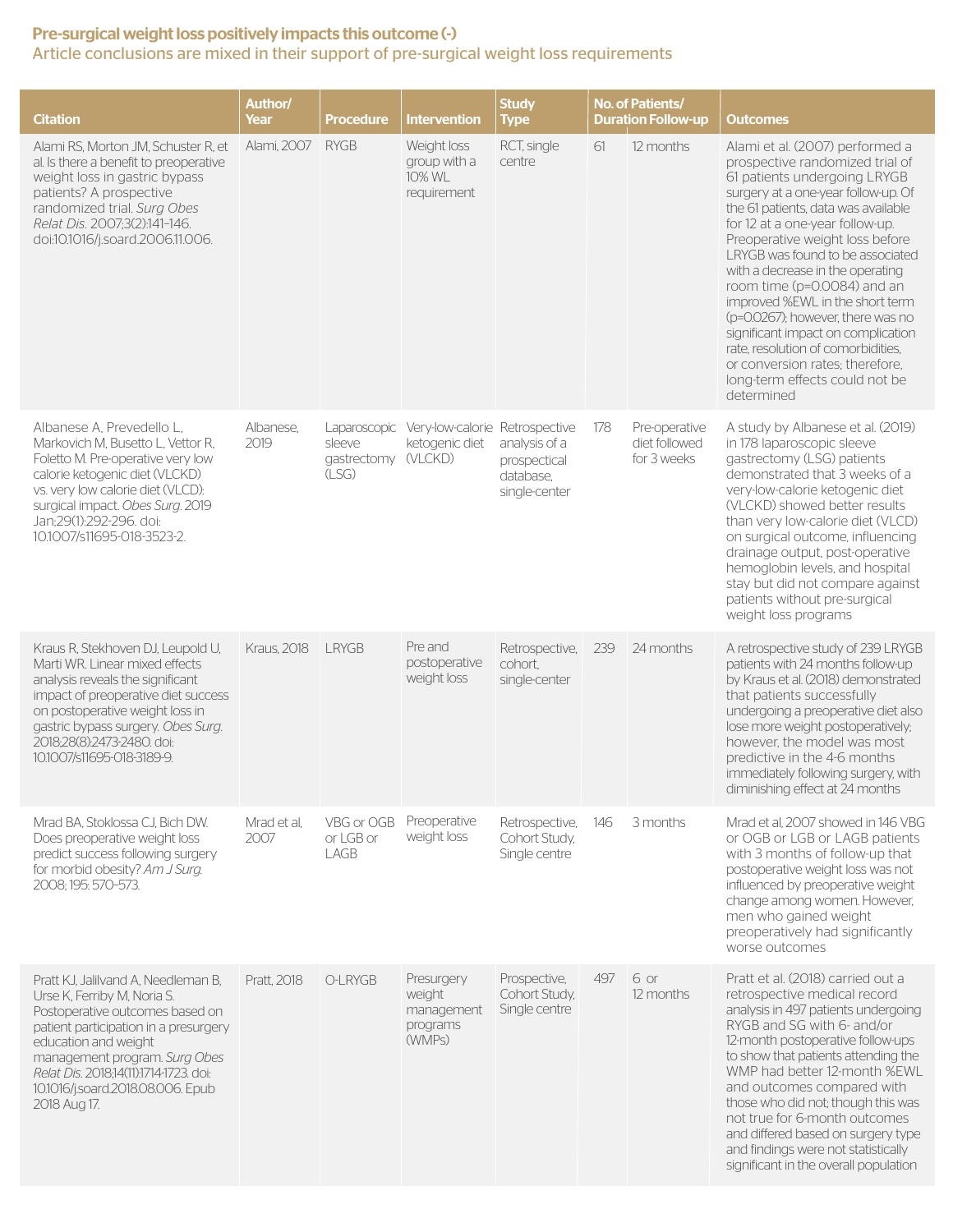#### Pre-surgical weight loss positively impacts this outcome (-) Article conclusions are mixed in their support of pre-surgical weight loss requirements

| <b>Citation</b>                                                                                                                                                                                                                                                              | Author/<br>Year            | <b>Procedure</b>                                             | <b>Intervention</b>                                                                                                                                               | <b>Study</b><br><b>Type</b>                     |     | No. of Patients/<br><b>Duration Follow-up</b> | <b>Outcomes</b>                                                                                                                                                                                                                                                                                                                                                                                                                               |
|------------------------------------------------------------------------------------------------------------------------------------------------------------------------------------------------------------------------------------------------------------------------------|----------------------------|--------------------------------------------------------------|-------------------------------------------------------------------------------------------------------------------------------------------------------------------|-------------------------------------------------|-----|-----------------------------------------------|-----------------------------------------------------------------------------------------------------------------------------------------------------------------------------------------------------------------------------------------------------------------------------------------------------------------------------------------------------------------------------------------------------------------------------------------------|
| Still CD. Benotti P. Wood GC. et al.<br>Outcomes of preoperative weight<br>loss in high-risk patients<br>undergoing gastric bypass surgery.<br>Arch Surg. 2007;142(10):994-999.<br>doi:10.1001/archsurg.142.10.994.                                                          | Still et al.<br>2007       | O-LRYGB                                                      | Standardized<br>multidisciplinary<br>preoperative<br>program with<br>medical.<br>psychological,<br>nutritional, and<br>surgical<br>interventions<br>and education | Prospective,<br>Cohort Study,<br>Single centre  | 884 | 45 months                                     | A 2007 study by Still et al. reported<br>in 884 O-LRYGB patients with 45<br>months of follow-up that patients<br>who achieved loss of 5%-10%<br>excess body weight prior to surgical<br>intervention were more likely to<br>achieve rapid post-surgical weight<br>loss and shorter length of hospital<br>stay; however, only 48% of patients<br>were successful in achieving the<br>10% loss of excess body weight<br>during the study period |
| Tan SYT. Loi PL. Lim CH. et al.<br>Preoperative weight loss via very<br>low caloric diet (VLCD) and Its<br>effect on outcomes after bariatric<br>surgery. Obes Surg. 2020;<br>19:10.1007/s11695-020-04446-y. doi:<br>10.1007/s11695-020-04446-y. Online<br>ahead of print.   | Tan.<br>2020               | sleeve<br>gastrectomy<br>$(SG)$ or<br>aastric<br>bypass (GB) | Verv-low<br>calorie diet for<br>14 days<br>preoperatively                                                                                                         | Retrospective,<br>single-center<br>in Singapore | 306 | 5 years<br>$(2008 - 2018)$                    | Tan et al. (2020) found in 306 SG<br>or GB patients prescribed a very<br>low calorie diet for 14 days<br>preoperatively that there was<br>no significant difference in<br>complication rate, duration of<br>surgery or length of stay, regardless<br>of surgery type, and no difference in<br>TWL and Excess Body Mass Index<br>Loss (%EBMIL) beyond 6 months in<br>patients with WL <5% than patients<br>with >5% WL                         |
| Van Nieuwenhove Y. Dambrauskas<br>Z, Campillo-Soto A, et al.<br>Preoperative very low-calorie diet<br>and operative outcome after<br>laparoscopic gastric bypass: a<br>randomized multicenter study.<br>Arch Surg. 2011;146(11):1300-1305.<br>doi:10.1001/archsurg.2011.273. | Van<br>Nieuwenhove<br>2011 | <b>RYGB</b>                                                  | 2-week<br>preoperative<br>VLCD regimen                                                                                                                            | RCT.<br>Multi-centre                            | 298 | 30 days                                       | Van Nieuwenhove et al. (2011)<br>showed in 273 LRYGB patients<br>with 18 months of follow-up that<br>pre-operative diet was not<br>associated with differences in<br>operating time or intraoperative<br>complications. The pre-operative<br>diet group, however experienced<br>fewer 30-day complications                                                                                                                                    |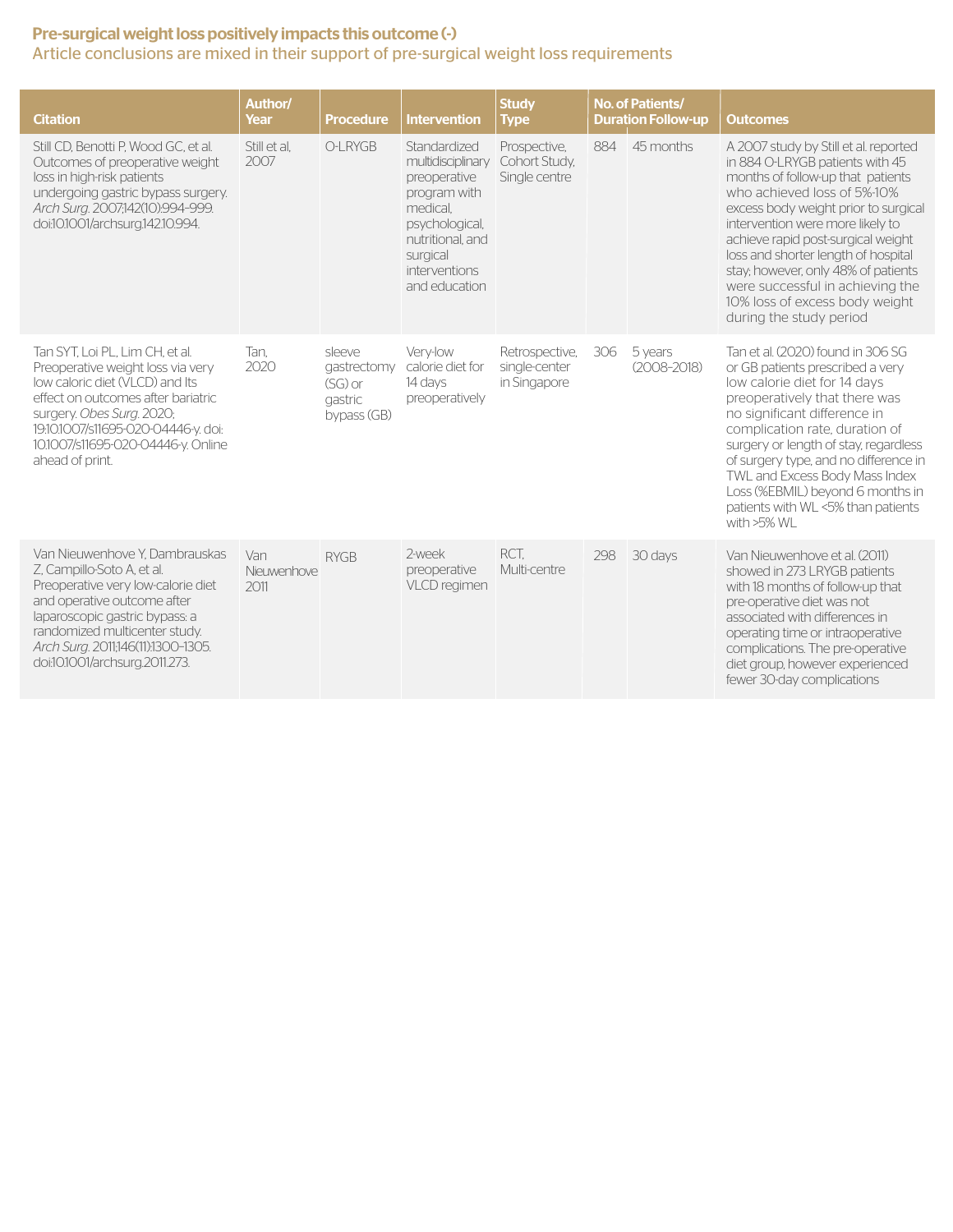## Guidelines detail

AACE/TOS/ASMBS/OMA/ASA 2019 Guidelines: CLINICAL PRACTICE GUIDELINES FOR THE PERIOPERATIVE NUTRITION, METABOLIC, AND NONSURGICAL SUPPORT OF PATIENTS UNDERGOING BARIATRIC PROCEDURES – 2019 UPDATE: COSPONSORED BY AMERICAN ASSOCIATION OF CLINICAL ENDOCRINOLOGISTS/AMERICAN COLLEGE OF ENDOCRINOLOGY, THE OBESITY SOCIETY, AMERICAN SOCIETY FOR METABOLIC & BARIATRIC SURGERY, OBESITY MEDICINE ASSOCIATION, AND AMERICAN SOCIETY OF ANESTHESIOLOGISTS\*

The most recent joint guidelines strongly recommend that patients undergo a pre-procedure evaluation for obesity-related complications and causes of obesity, and that the evaluation include a comprehensive medical history, psychosocial history, physical examination, and appropriate lab testing to asses surgical risk. The guidelines also recommend, based on expert opinion, that patient medical records should contain clear documentation of the indications for bariatric surgery. Finally, pre-procedure weight loss or medical nutritional therapy may be recommended to patients in selected cases to improve comorbidities or improve technical aspects of surgery. These guidelines are at odds with recommendations from the ASMBS updated position statement issued in 2016 (described below).

#### ASMBS: Recommendations for the presurgical psychosocial evaluation of bariatric surgery patients

It is recommended that bariatric behavioral health clinicians with specialized knowledge and experience be involved in patient evaluation both before and after surgery due to their ability to identify factors that may pose challenges to optimal surgical outcomes and make recommendations to the patients as well as bariatric team on how to address these challenges.

#### ASMBS: ASMBS updated position statement on insurance mandated preoperative weight loss requirements

ASMBS sees insurance-mandated preoperative weight loss as unethical, discriminatory, arbitrary, and scientifically unfounded, noting that it contributes to patient attrition, causes unnecessary delay of lifesaving treatment, and leads to the progression of life-threatening comorbid conditions. ASMBS notes that there is no Level I data in surgical literature or consensus in the medical literature that has clearly identified any dietary regimen, duration, or type of weight loss program that is optimal for patients with severe clinical obesity. It is recommended that insurance-mandated preoperative weight loss requirements be abandoned in favor of evaluation by a provider, who is best suited to determine what constitutes a failed weight loss effort for their patient.

## Coverage policy detail

### United Healthcare

UnitedHealthcare's policy states that, in order to be eligible for bariatric surgery, adults must complete both preoperative evaluation that includes a detailed weight history along with dietary and physical activity patterns as well as a psychologicalbehavioral evaluation in order to identify risk factors or potential postoperative challenges that may contribute to poor outcomes. Alternatively, adults have the option of participating in a multidisciplinary surgical preparatory regimen. There is no mention of any requirements/parameters around participation in a presurgical program. UnitedHealthcare cites one article of the articles identified in this analysis (Still 2007) with mixed findings with regards to the utility of pre-surgical programs for bariatric surgery patients. In their discussion of the article, United notes that although the findings are suggestive of a potential benefit of significant pre-operative weight loss on long-term outcomes, however, they note that the findings may not be generalizable, and that additional research is needed.

United Healthcare's current policy (effective November 2019) is significantly less strict than the policy from one year prior in that the requirement for involvement in a structured diet/weight loss program for at least 6 months prior to surgery has been removed. The removal of this program shows a trend that is much more in line with recent findings in literature.

### **Cigna**

Cigna's policy states that a patient is eligible for bariatric surgery after receiving a statement from a licensed provider noting that the individual has failed previous attempts to achieve weight loss by medical management as well as the completion of a thorough multidisciplinary evaluation within 6 months prior to surgery. This evaluation must include a description of the procedure, a recommendation for bariatric surgery from someone other than the requesting surgeon, clearance for bariatric surgery by a mental health provider, and a nutritional evaluation by physician or RN. Cigna cites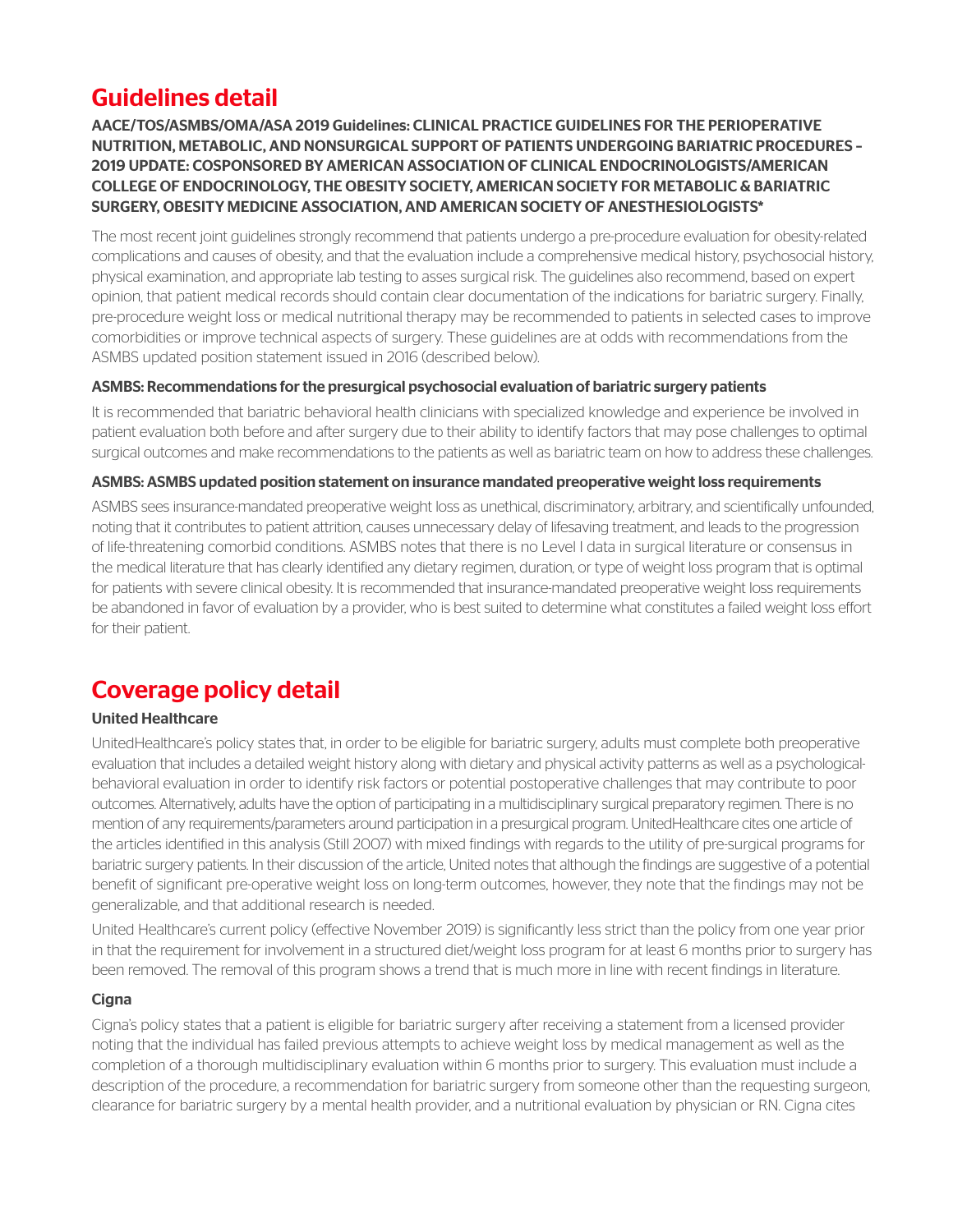the highest number of studies (four) identified in this analysis within their coverage policy, including only one study that supports use of pre-surgical programs, two with mixed findings, and one that supports removal of pre-surgical programs.

Cigna updated their policy in July of 2018 to remove the requirement for active participation in a physician supervised weight-management program for at least 3 consecutive months within 12 months prior to surgery. This update is in line with the trend that is making bariatric surgery more accessible to patients in need.

### BCBS of NC

BCBS of NC's preoperative policy states that a patient is eligible bariatric surgery after completion of a thorough preoperative evaluation which includes an evaluation of the patients understanding of the procedure and implications surrounding the procedure, an evaluation of the patient's family/caregivers support and understanding of the implications surrounding the procedure, a thorough nutritional evaluation (per ASMBS guidelines) within 12 months prior to surgery, an evaluation by a licensed psychologist, an appropriate medical work up , and anesthesia clearance. There is no mention of any preoperative weight loss requirements in order to be eligible for bariatric surgery. Blue Cross Blue Shield of North Carolina does not cite a single article identified in this analysis, although they do cite the 2019 ASMBS guidelines.

BCBS of NC's current policy (effective November 2019) removed the language around a requirement for one year of conservative medical management prior to bariatric surgery and notes that the judgement regarding the scope, depth, and adequacy or pre-surgical treatment during the year prior to surgery is at the discretion of the multidisciplinary surgery team. BCBS of NC does not specify the content of the treatment. This update to the policy falls in line with the patient focused, physician directed care that is supported by recent literature.

### **HCSC**

HCSC's policy states that a patient is eligible for bariatric surgery after the completion of an evaluation by a master's level or higher behavioral healthcare provider within 12 months preceding the request for surgery. This evaluation should document the absence of psychopathology that would hinder the ability to understand the procedure and comply with recommendations, the absence of any psychological comorbidity that could contribute to weight mismanagement or a diagnosed eating disorder, and a patient's willingness to comply with pre- and post-operative treatment plans. It is also required to obtain documentation from the surgeon that the patient has been educated and understands the post-operative regimen which should include willingness to comply with a nutrition program (may include a VLCD or a commercial diet-based program), behavior modification or behavioral health interventions, counseling and instruction on exercise and increased physical activity, and ongoing support for lifestyle changes that will reduce health risk factors in improve overall health.

HCSC updated their bariatric surgery policy in February of 2012 to remove the selection requirement for a pre-surgical weight loss program for a minimum of 6 months, occurring within 24 months prior to bariatric surgery. Currently, HCSC does not specify any requirements around preoperative weight loss requirements, leaving to the discretion of the treating physicians.

#### Table with studies cited by guidelines, UHC, Cigna and BCBS of NC

Only 11 of the 37 unique studies identified were cited by either a guidelines paper or coverage policy reviewed. Of those, only three were cited by more than one document.

| <b>Author, Year</b>  | <b>ASMBS 2016</b><br><b>Updated Statement</b> | <b>ASMBS 2016</b><br><b>Psychosocial</b> | <b>AACE/ASMBS</b><br>2019 | <b>United</b> | <b>Cigna</b> | <b>BCBS NC</b> | <b>HCSC</b> |
|----------------------|-----------------------------------------------|------------------------------------------|---------------------------|---------------|--------------|----------------|-------------|
| Keith, 2018          |                                               |                                          | Cited                     |               |              |                |             |
| Parikh 2012          | Cited                                         |                                          |                           |               |              |                |             |
| Kuwada, 2011         | Cited                                         |                                          |                           |               |              |                |             |
| Becouarn, 2010       |                                               |                                          |                           |               |              |                |             |
| Fujioka, 2008        |                                               |                                          |                           |               |              |                |             |
| Jamal 2006           | Cited                                         |                                          |                           |               | Cited        |                |             |
| Van Nieuwenhove 2011 | Cited                                         |                                          |                           |               |              |                |             |
| Alami, 2007          |                                               |                                          |                           |               | Cited        |                |             |
| Still, 2007          |                                               |                                          |                           | Cited         |              |                |             |
| Benotti, 2009        |                                               |                                          |                           |               | Cited        |                |             |
| Alvarado, 2007       |                                               |                                          |                           |               |              |                |             |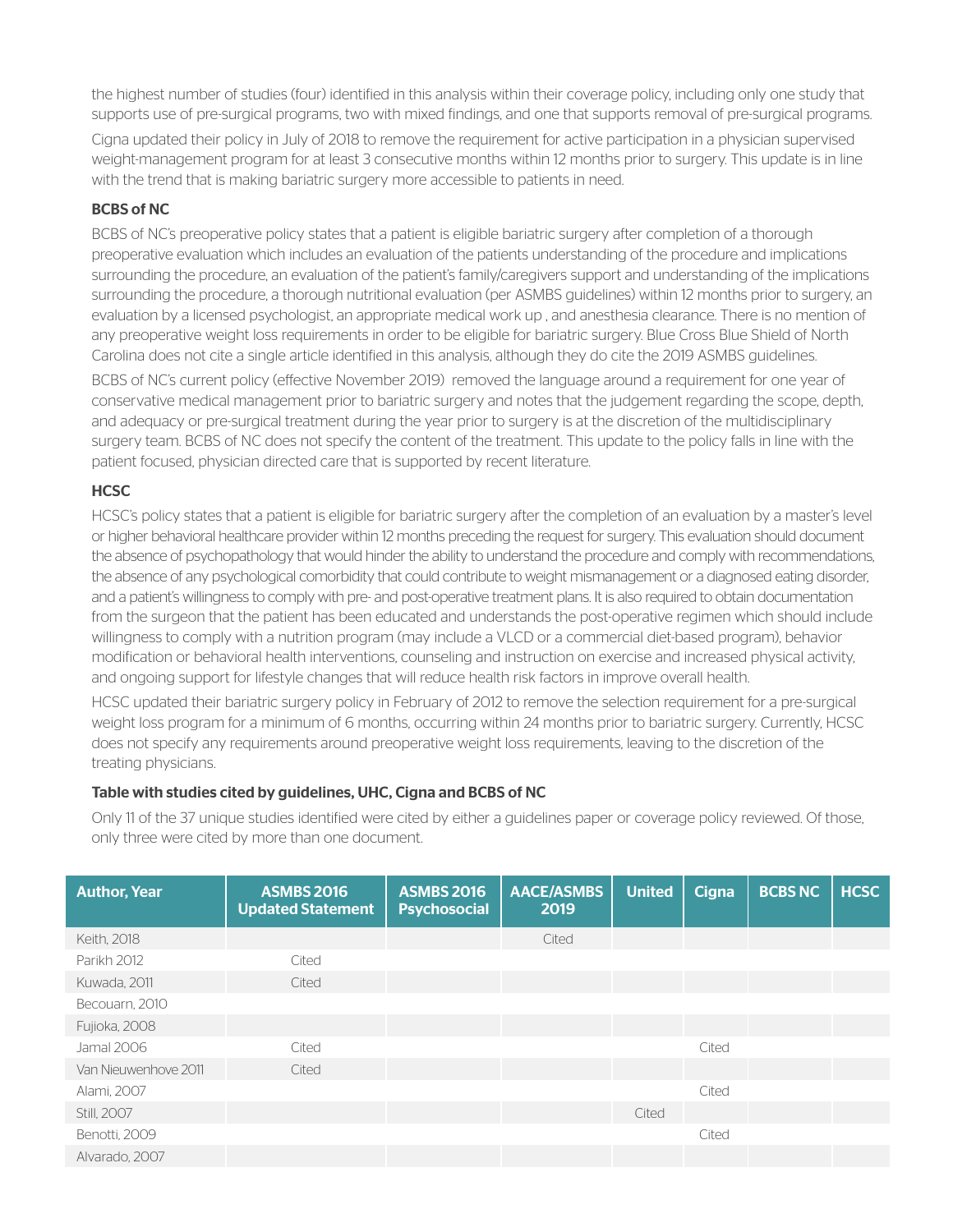Within coverage policies, neither the systematic review, the meta-analysis, nor the 2015 ICER evaluation were cited; furthermore, even guidelines were only cited infrequently:

| <b>UHC</b>              | Cigna     | <b>BCBS</b> | <b>NC</b> | <b>HCSC</b> |
|-------------------------|-----------|-------------|-----------|-------------|
| ASMBS Updated 2016      | Cited     | Cited       | Not cited | Not cited   |
| AACE 2013               | Cited     | Cited       | Not cited | Not cited   |
| ASMBS 2016 Psychosocial | Cited     | Not cited   | Not cited | Not cited   |
| AACE/ASMBS 2019         | Not cited | Not cited   | Cited     | Not cited   |

## **Bibliography**

- Alami RS, Morton JM, Schuster R, et al. Is there a benefit to preoperative weight loss in gastric bypass patients? A prospective randomized trial. *Surg Obes Relat Dis*. 2007;3(2):141-146. doi:10.1016/j.soard.2006.11.006.
- Albanese A, Prevedello L, Markovich M, Busetto L, Vettor R, Foletto M. Pre-operative very low calorie ketogenic diet (VLCKD) vs. very low calorie diet (VLCD): surgical impact. *Obes Surg*. 2019;29(1):292-296. doi: 10.1007/s11695-018-3523-2.
- Alger-Mayer S, Polimeni JM, Malone M. Preoperative weight loss as a predictor of long-term success following Roux-en-Y gastric bypass. *Obes Surg*. 2008;18(7):772-775.
- Ali MR, Baucom-Pro S, Broderick-Villa GA, et al. Weight loss before gastric bypass: feasibility and effect on postoperative weight loss and weight loss maintenance. *Surg Obes Relat Dis*. 2007;3(5):515-520.
- Alvarado R, Alami RS, Hsu G, et al. The impact of preoperative weight loss in patients undergoing laparoscopic Roux-en-Y gastric bypass. *Obes Surg*. 2005;15(9):1282-1286.
- Becouarn G, Topart P, Ritz P. Weight loss prior to bariatric surgery is not a pre-requisite of excess weight loss outcomes in obese patients. *Obes Surg*. 2010;20(5):574-577. doi:10.1007/s11695-010-0083-5.
- Benotti PN, Still CD, Wood GC, et al. Preoperative weight loss before bariatric surgery. *Arch Surg*. 2009;144(12): 1150-1155.
- Carlin AM, O'Connor EA, Genaw JA, Kawar S. Preoperative weight loss is not a predictor of postoperative weight loss after Roux-en-Y gastric bypass. *Surg Obes Relat Dis*. 2008;4(4):481-485.
- Eisenberg D, Duffy A, Bell R. Does preoperative weight change predict postoperative weight loss after laparoscopic Roux-en-Y gastric bypass in the short term? *J Obes*. 2010;2010:907097. doi:10.1155/2010/907097.
- Eng V, Garcia L, Khoury H, Morton J, Azagury D. Preoperative weight loss: is waiting longer before bariatric surgery more effective? *Surg Obes Relat Dis.* 2019;15(6):951-957. doi:10.1016/j.soard.2019.03.012. Epub 2019 Mar 20.
- Fennig U, Snir A, Halifa-Kurzman I, Sela A, Hadas A, Fennig S. Pre-surgical weight loss predicts post-surgical weight loss trajectories in adolescents enrolled in a bariatric program. *Obes Surg*. 2019;29(4):1154-1163. doi: 10.1007/s11695-018-03649-8.
- Flanagan E, Ghaderi I, Overby DW, Farrell TM. Reduced survival in bariatric surgery candidates delayed or denied by lack of insurance approval. *Am Surg*. 2016;82(2):166-170.
- Fujioka K, Yan E, Wang HJ, Li Z. Evaluating preoperative weight loss, binge eating disorder, and sexual abuse history on Roux-en-Y gastric bypass outcome. *Surg Obes Relat Dis*. 2008;4(2):137-143. doi:10.1016/j.soard.2008.01.005.
- Harnisch MC, Portenier DD, Pryor AD, Prince-Petersen R, Grant JP, DeMaria EJ. Preoperative weight gain does not predict failure of weight loss or co-morbidity resolution of laparoscopic Roux-en-Y gastric bypass for morbid obesity. *Surg Obes Relat Dis*. 2008;4(3):445-450. doi:10.1016/j.soard.2007.09.016.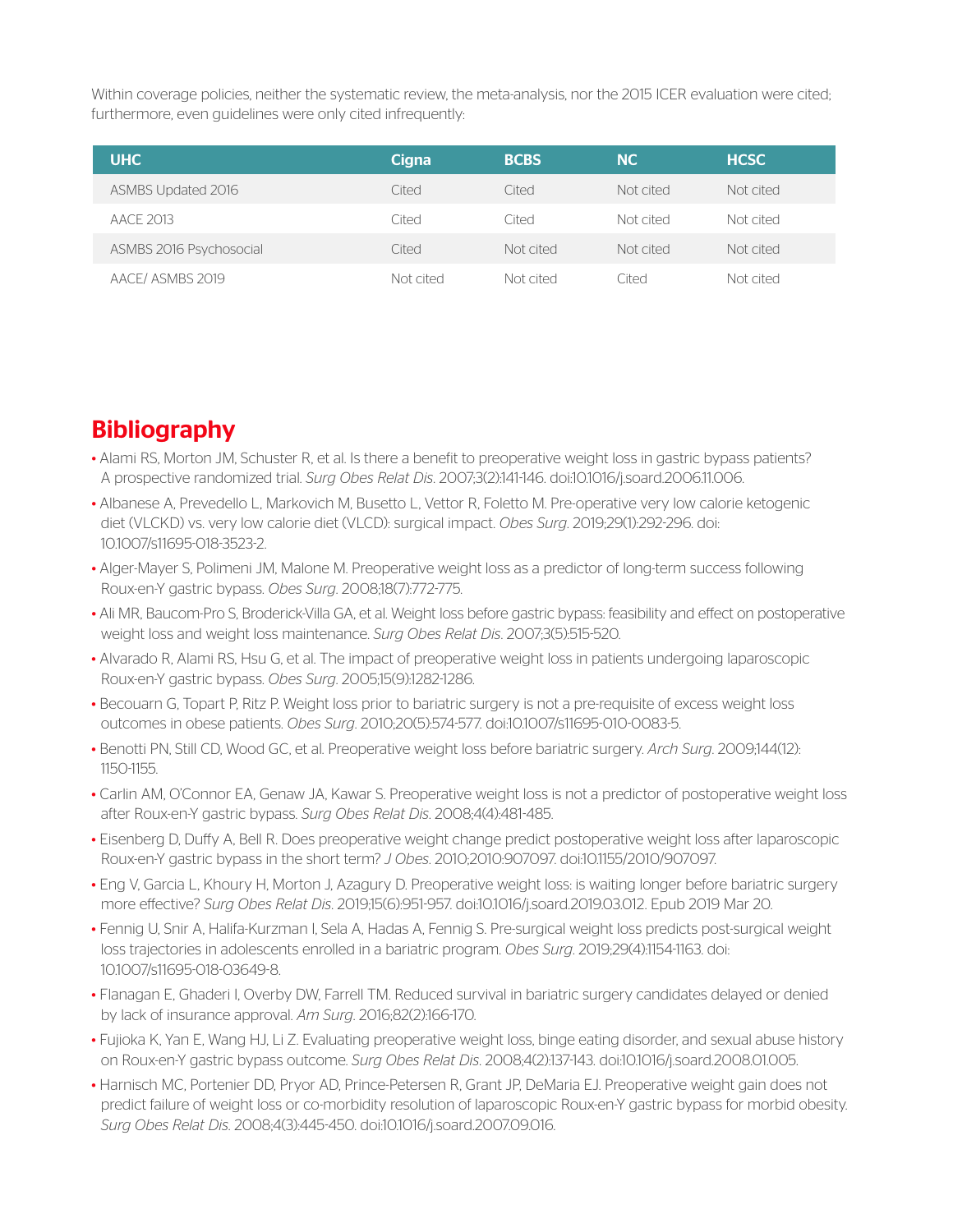- Huerta S, Dredar S, Hayden E, et al. Preoperative weight loss decreases the operative time of gastric bypass at a Veterans Administration hospital. *Obes Surg*. 2008;18(5):508-512. doi:10.1007/s11695-007-9334-5.
- Huerta S, Li Z, Anthony T, Livingston EH. Feasibility of a supervised inpatient low-calorie diet program for massive weight loss prior to RYGB in superobese patients. *Obes Surg*. 2010;20(2):173-180. doi:10.1007/s11695-009-0001-x.
- ICER. Obesity Management. 2015 May. Available at https://icer-review.org/topic/obesity-management/
- Jamal MK, DeMaria EJ, Johnson JM, et al. Insurance-mandated preoperative dietary counseling does not improve outcome and increases dropout rates in patients considering gastric bypass surgery for morbid obesity. *Surg Obes Relat Dis.* 2006;2(2):122-127. doi:10.1016/j.soard.2006.01.009.
- Johnson LP, Asigbee FM, Crowell R, Negrini A. Pre-surgical, surgical and post-surgical experiences of weight loss surgery patients: a closer look at social determinants of health. *Clin Obes*. 2018;8(4):265-274. doi: 10.1111/cob.12251. Epub 2018 May 15.
- Junior WS, do Amaral JL, Nonino-Borges CB. Factors related to weight loss up to 4 years after bariatric surgery. *Obes Surg.* 2011;21(11):1724-1730.
- Keith Jr CJ, Goss LE, Blackledge CD, Stahl RD, Grams J. Insurance-mandated preoperative diet and outcomes after bariatric surgery. *Surg Obes Relat Dis.* 2018;14(5):631-636. doi:10.1016/j.soard.2018.01.017. Epub 2018 Feb 2.
- Kim JJ, Rogers AM, Ballem N, Schirmer B, American Society for Metabolic and Bariatric Surgery Clinical Issues Committee. ASMBS updated position statement on insurance mandated preoperative weight loss requirements. *Surg Obes Relat Dis*. 2016;12(5):955-959. doi:10.1016/j.soard.2016.04.019.
- Kraus R, Stekhoven DJ, Leupold U, Marti WR. Linear mixed effects analysis reveals the significant impact of preoperative diet success on postoperative weight loss in gastric bypass surgery. *Obes Surg*. 2018;28(8):2473-2480. doi:10.1007/s11695-018-3189-9.
- Kuwada TS, Richardson S, El Chaar M, et al. Insurance-mandated medical programs before bariatric surgery: do good things come to those who wait? *Surg Obesity Rel Dis.* 2011;7(4):526-530.
- Lier HØ, Biringer E, Stubhaug B, Tangen T. The impact of preoperative counseling on postoperative treatment adherence in bariatric surgery patients: a randomized controlled trial. *Patient Educ Couns*. 2012;87(3):336-342. doi:10.1016/j.pec.2011.09.014.
- Liu RC, Sabnis AA, Forsyth C, Chand B. The effects of acute preoperative weight loss on laparoscopic Roux-en-Y gastric bypass. Obes Surg. 2005;15(10):1396-1402. doi:10.1381/096089205774859155.
- Martin LF, Tan TL, Holmes PA, Becker DA, Horn J, Bixler EO. Can morbidly obese patients safely lose weight preoperatively? *Am J Surg*. 1995;169(2):245-253. doi:10.1016/s0002-9610(99)80145-7.
- Mechanick JI, Youdim A, Jones DB, et al. Clinical practice guidelines for the perioperative nutritional, metabolic, and nonsurgical support of the bariatric surgery patient--2013 update: cosponsored by American Association of Clinical Endocrinologists, the Obesity Society, and American Society for Metabolic & Bariatric Surgery. *Endocr Pract.* 2013;19(2):337-372. doi:10.4158/EP12437.GL.
- Mechanick JI, Apovian C, Brethauer S, et al. Clinical practice guidelines for the perioperative nutrition, metabolic, and nonsurgical support of patients undergoing bariatric procedures - 2019 update: cosponsored by American Association of Clinical Endocrinologists/American College of Endocrinology, the Obesity Society, American Society for Metabolic & Bariatric Surgery, Obesity Medicine Association, and American Society of Anesthesiologists - Executive Summary. *Endocr Pract*. 2019;25(12):1346-1359. doi:10.4158/GL-2019-0406.
- Mrad BA, Stoklossa CJ, Bich DW. Does preoperative weight loss predict success following surgery for morbid obesity? *Am J Surg*. 2008;195(5):570-573.
- Obesity Action Coalition. OAC Position Statements. Retrieved from https://www.obesityaction.org/our-purpose/ about-us/position-statements/
- Ochner CN, Dambkowski CL, Yeomans BL, Teixeira J, Pi-Sunyer FX. Pre-bariatric surgery weight loss requirements and the effect of preoperative weight loss on postoperative outcome. *Int J Obes (Lond)*. 2012;36(11):1380-1387. doi:10.1038/ijo.2012.60.
- Ochner CN, Puma LM, Raevuori A, Teixeira J, Geliebter A. Effectiveness of a prebariatric surgery insurance- required weight loss regimen and relation to postsurgical weight loss. *Obesity (Silver Spring).* 2010;18(2):287-292.